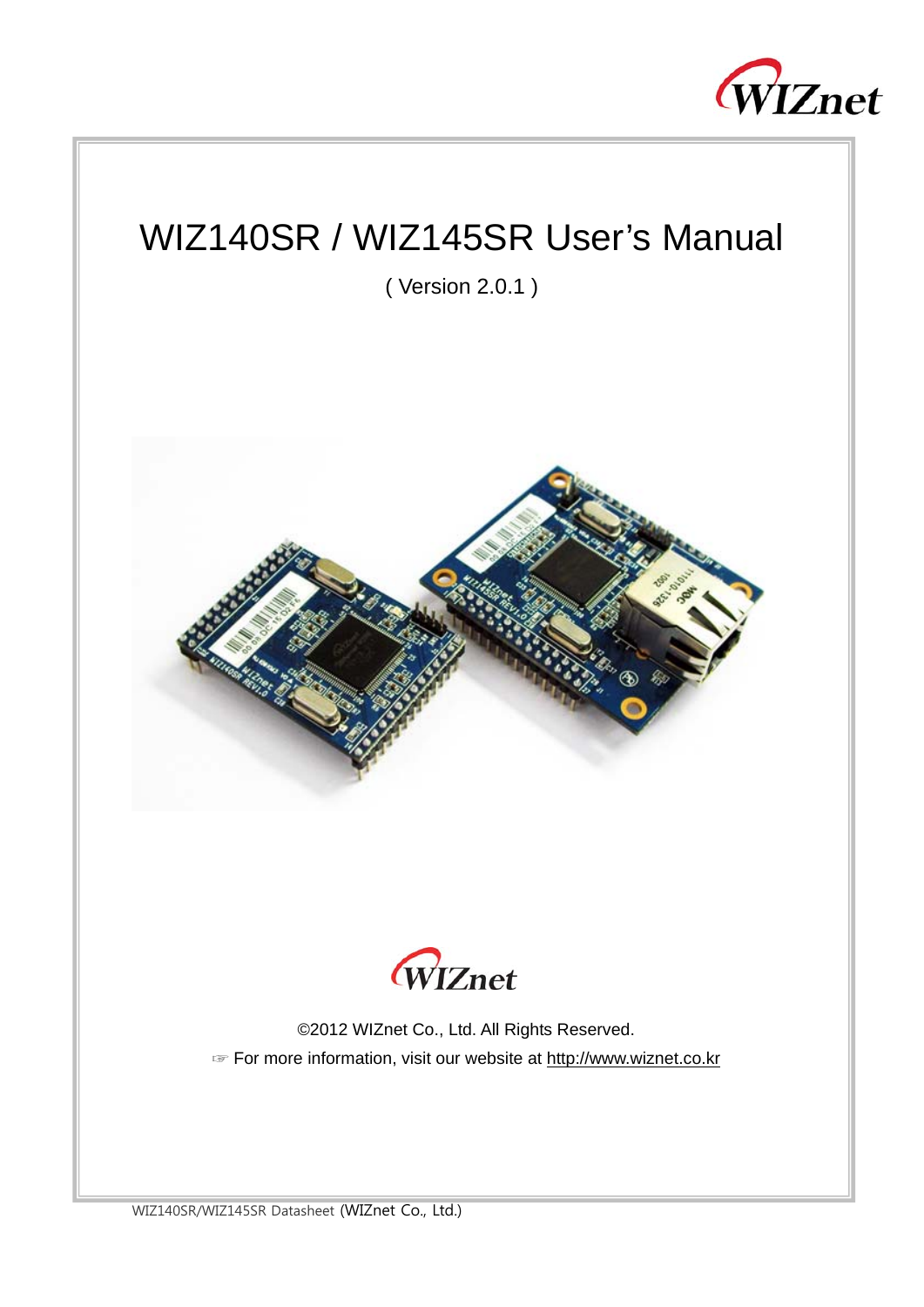## Document Revision History

| Date       | <b>Revision</b> | <b>Changes</b>                                       |  |
|------------|-----------------|------------------------------------------------------|--|
| 2010-07-14 | v1.0.0          | Released                                             |  |
| 2012-06-15 | V2.0.0          | Modify the error sentence (P3, P8, P10, P13, P16)    |  |
| 2013-06-19 | V2.0.1          | Changed the document version notation and file name. |  |

## COPYRIGHT NOTICE

Copyright 2012 WIZnet Co., Ltd. All Rights Reserved.

Technical Support: support@wiznet.co.kr Sales & Distribution: sales@wiznet.co.kr

For more information, visit our website at http://www.wiznet.co.kr

WIZ140SR/WIZ145SR Datasheet (WIZnet Co., Ltd.)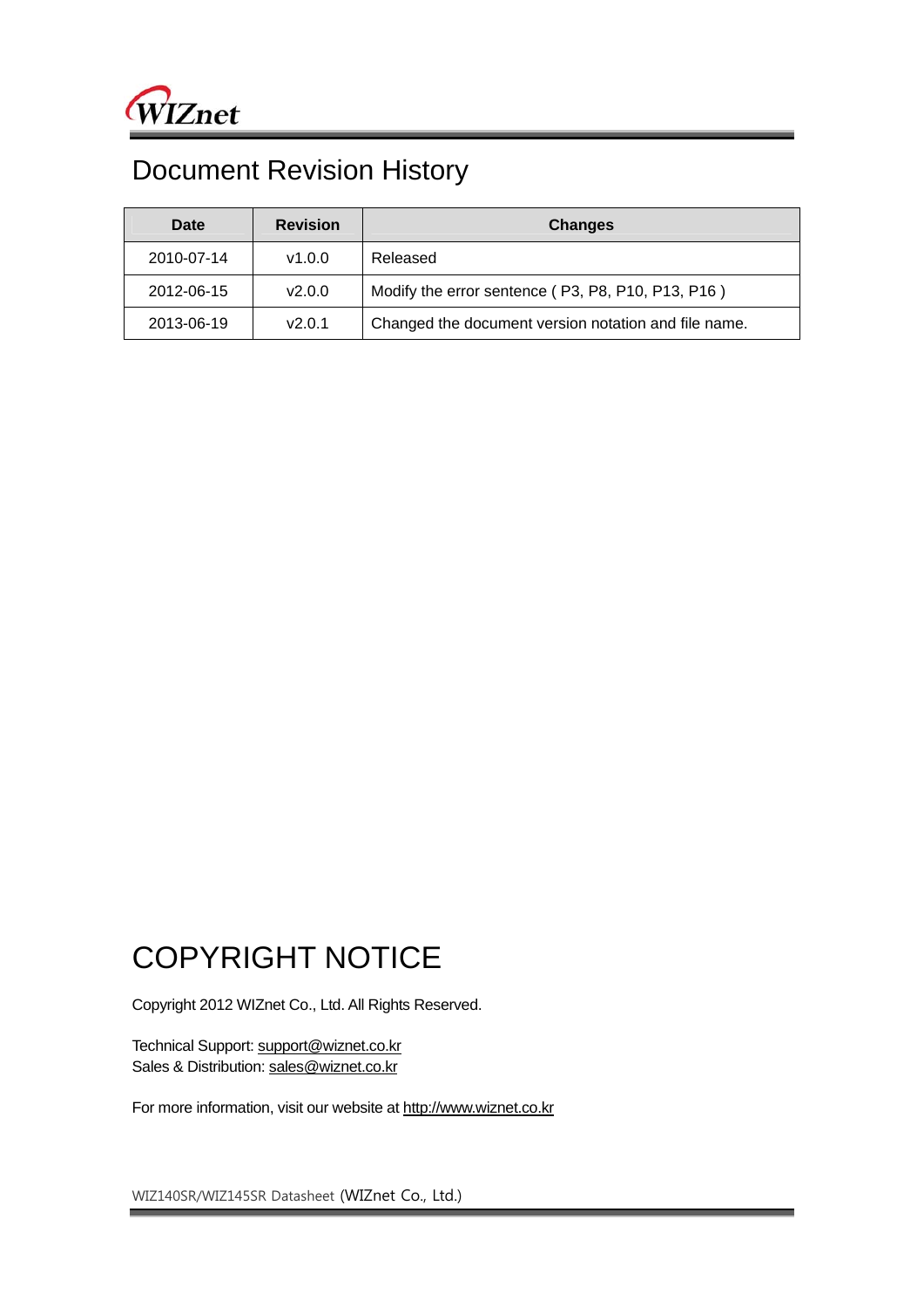

|--|--|

| 1. |                                                               |  |
|----|---------------------------------------------------------------|--|
|    |                                                               |  |
|    |                                                               |  |
| 2. |                                                               |  |
|    |                                                               |  |
|    |                                                               |  |
| 3  |                                                               |  |
|    |                                                               |  |
|    |                                                               |  |
|    |                                                               |  |
|    |                                                               |  |
|    |                                                               |  |
|    |                                                               |  |
|    | 3.2.4.2 Channel #1의 Domain Name을 도메인으로 설정하는 명령 8              |  |
|    | 3.2.4.3 Channel #3의 Local Port number를 읽는 명령(값이 5000 인 경우)  8 |  |
|    |                                                               |  |
|    |                                                               |  |
|    |                                                               |  |
|    |                                                               |  |
|    |                                                               |  |
|    |                                                               |  |
|    |                                                               |  |
|    |                                                               |  |
|    |                                                               |  |
|    |                                                               |  |
|    |                                                               |  |
|    |                                                               |  |
|    |                                                               |  |
|    |                                                               |  |
|    |                                                               |  |
|    |                                                               |  |
|    |                                                               |  |
|    |                                                               |  |
|    |                                                               |  |
|    |                                                               |  |
| 4  |                                                               |  |
|    |                                                               |  |
|    |                                                               |  |
|    |                                                               |  |
|    | WIZ140SR/WIZ145SR Datasheet (WIZnet Co., Ltd.)                |  |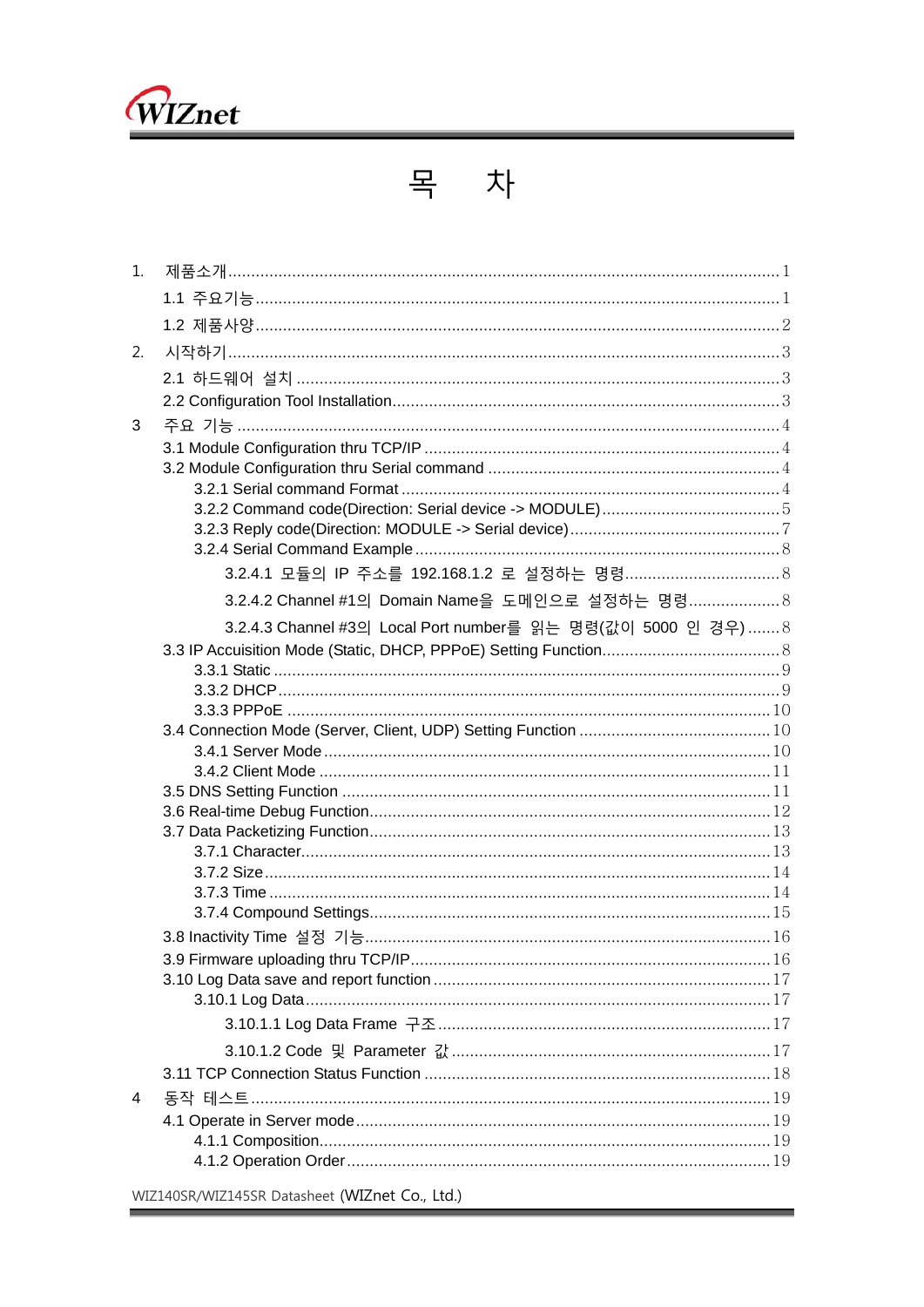

# Figures

## **Tables**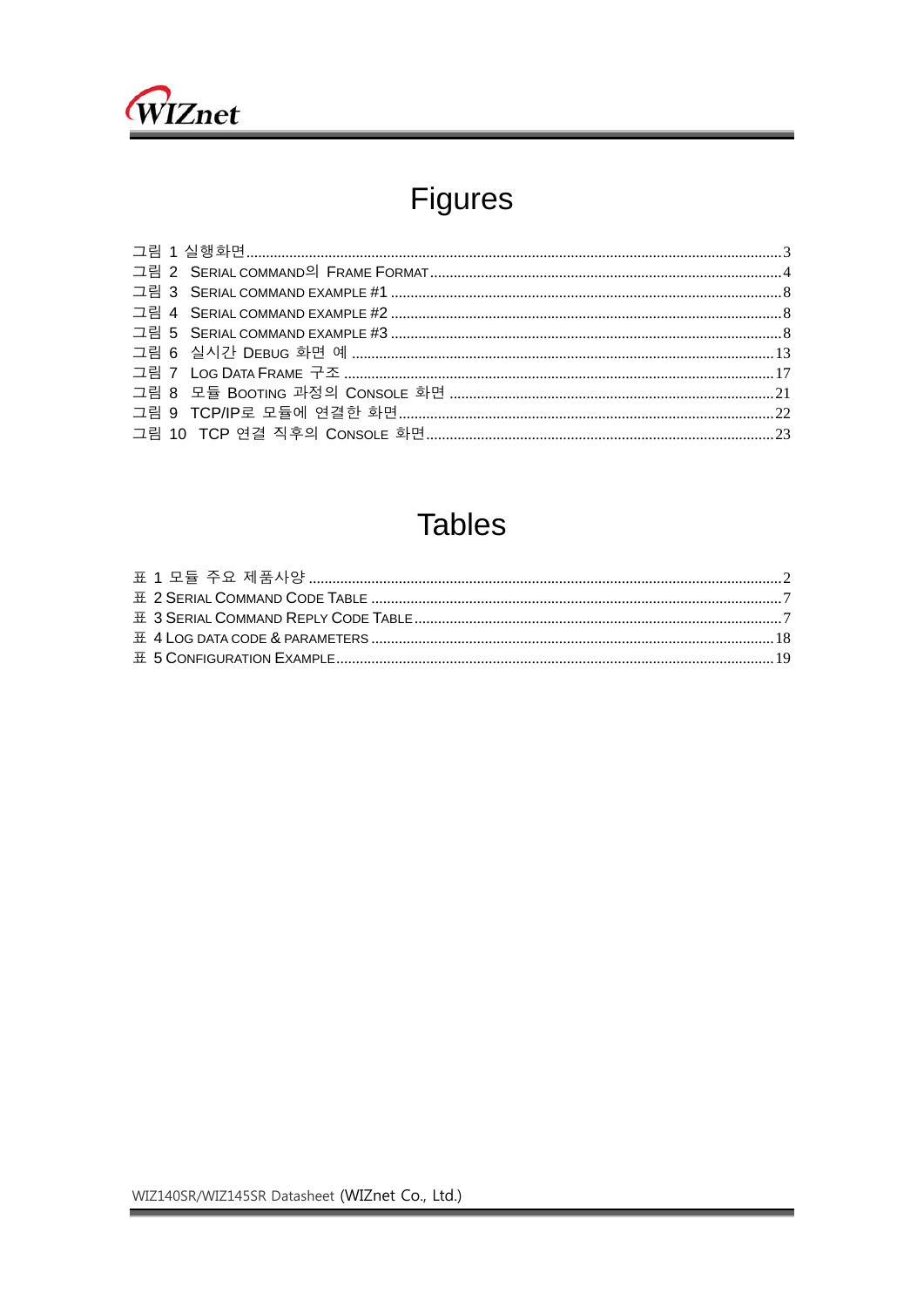

## 1. 제품소개

## 1.1 주요기능

- 4개의 시리얼 채널을 동시에 독립적으로 처리 가능
- 시리얼 장비에 바로 연결해서 사용 가능
	- ▶ 쉽고 빠르게 시리얼 장비에 인터넷 기능 추가
	- 다양한 장비 및 환경지원을 위한 Firmware 수정 가능
- W5300 하드웨어 칩을 사용한 안정적이고 신뢰성 높은 시스템을 제공
- 쉬운 설정 및 제어를 위한 Configuration tool program 제공
- ADSL 사용자를 위한 PPPoE 프로토콜 및 인증 Configuration 지원
- Serial configuration을 위한 다양한 serial command 지원
- 10/100 Mbps Ethernet 인터페이스 및 최고 115200bps의 시리얼 인터페이스 지원
- Static, DHCP, PPPoE 설정 지원
- DNS 기능 지원
- RoHS Compliant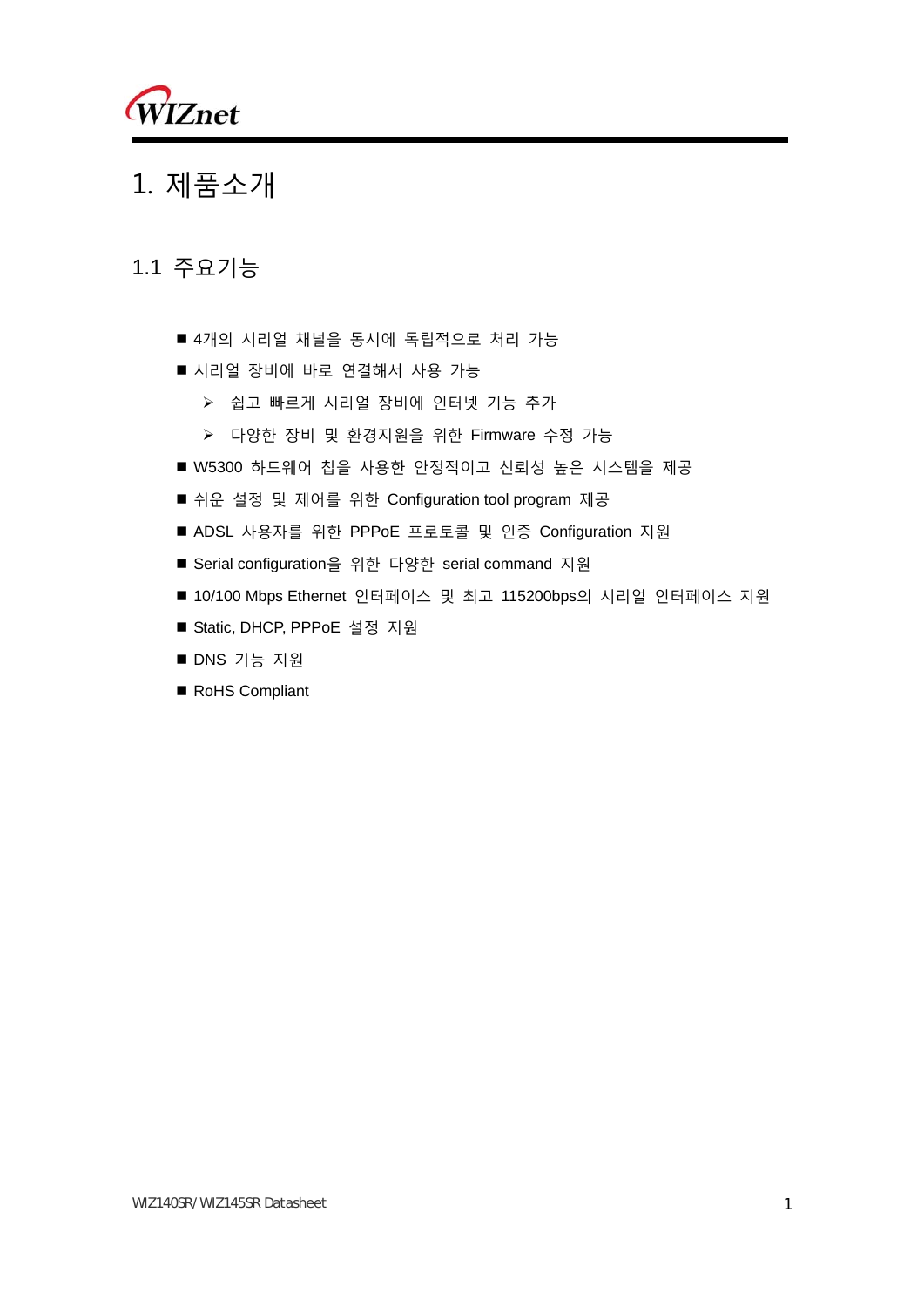

## 1.2 제품사양

|                     |                          | <b>WIZ140SR</b>                                          | <b>WIZ145SR</b>           |  |  |  |  |
|---------------------|--------------------------|----------------------------------------------------------|---------------------------|--|--|--|--|
|                     | <b>MCU</b>               | ARM-based 32-bit MCU                                     |                           |  |  |  |  |
|                     | <b>TCP/IP</b>            | W5300                                                    |                           |  |  |  |  |
|                     | <b>PHY</b>               | Included in W5300                                        |                           |  |  |  |  |
| Architecture        |                          | 10/100Mbps Ethernet                                      |                           |  |  |  |  |
|                     |                          | Auto negotiation (Full-duplex and Half-duplex)           |                           |  |  |  |  |
|                     |                          | Auto MDI/MDIX                                            |                           |  |  |  |  |
|                     | Serial                   | <b>RS-232C</b>                                           |                           |  |  |  |  |
|                     | Interface                | <b>TTL</b>                                               |                           |  |  |  |  |
| Serial              | Signals                  | TXD, RXD, RTS, CTS, GND                                  |                           |  |  |  |  |
| Data                | <b>Parameters</b>        | Parity: None, Odd, Even                                  |                           |  |  |  |  |
| Port                |                          | Data bits: 7, 8 bit                                      |                           |  |  |  |  |
|                     |                          | Flow control: None, RTS / CTS, XON / XOFF                |                           |  |  |  |  |
|                     | Speed                    | Up to 115,200bps                                         |                           |  |  |  |  |
| Serial<br>Interface |                          | <b>TTL</b>                                               |                           |  |  |  |  |
| Debug<br>Signals    |                          | TXD, RXD                                                 |                           |  |  |  |  |
| Port                | <b>Parameters</b>        | Parity: None                                             |                           |  |  |  |  |
|                     |                          | Data bits: 8 bit                                         |                           |  |  |  |  |
|                     |                          | Flow control: None                                       |                           |  |  |  |  |
|                     | Speed                    | 115,200bps                                               |                           |  |  |  |  |
|                     | <b>Dimensions</b>        | 48.26mm<br>35.56mm<br>$\mathsf{x}$<br>X.                 | 48.26mm x 61.4mm x 24.7mm |  |  |  |  |
|                     | (Include connector size) | 16.2mm                                                   |                           |  |  |  |  |
|                     | Pin header Connector     | 2.54mm Pitch Pin-header, 14Pin (1x14)                    |                           |  |  |  |  |
|                     |                          | 2.54mm Pitch Pin-header, 28Pin (2x14)                    |                           |  |  |  |  |
| RJ-45 Connector     |                          | None                                                     | 1 RJ-45 Connector         |  |  |  |  |
| Input voltage       |                          | DC 3.3V                                                  |                           |  |  |  |  |
| Power consumption   |                          | Under 200mA                                              |                           |  |  |  |  |
| Temperature         |                          | $0^{\circ}$ C ~ 70°C (Operation), -40°C ~ 85°C (Storage) |                           |  |  |  |  |
| <b>Humidity</b>     |                          | $10 - 80%$                                               |                           |  |  |  |  |

**표** 1 **모듈 주요 제품사양**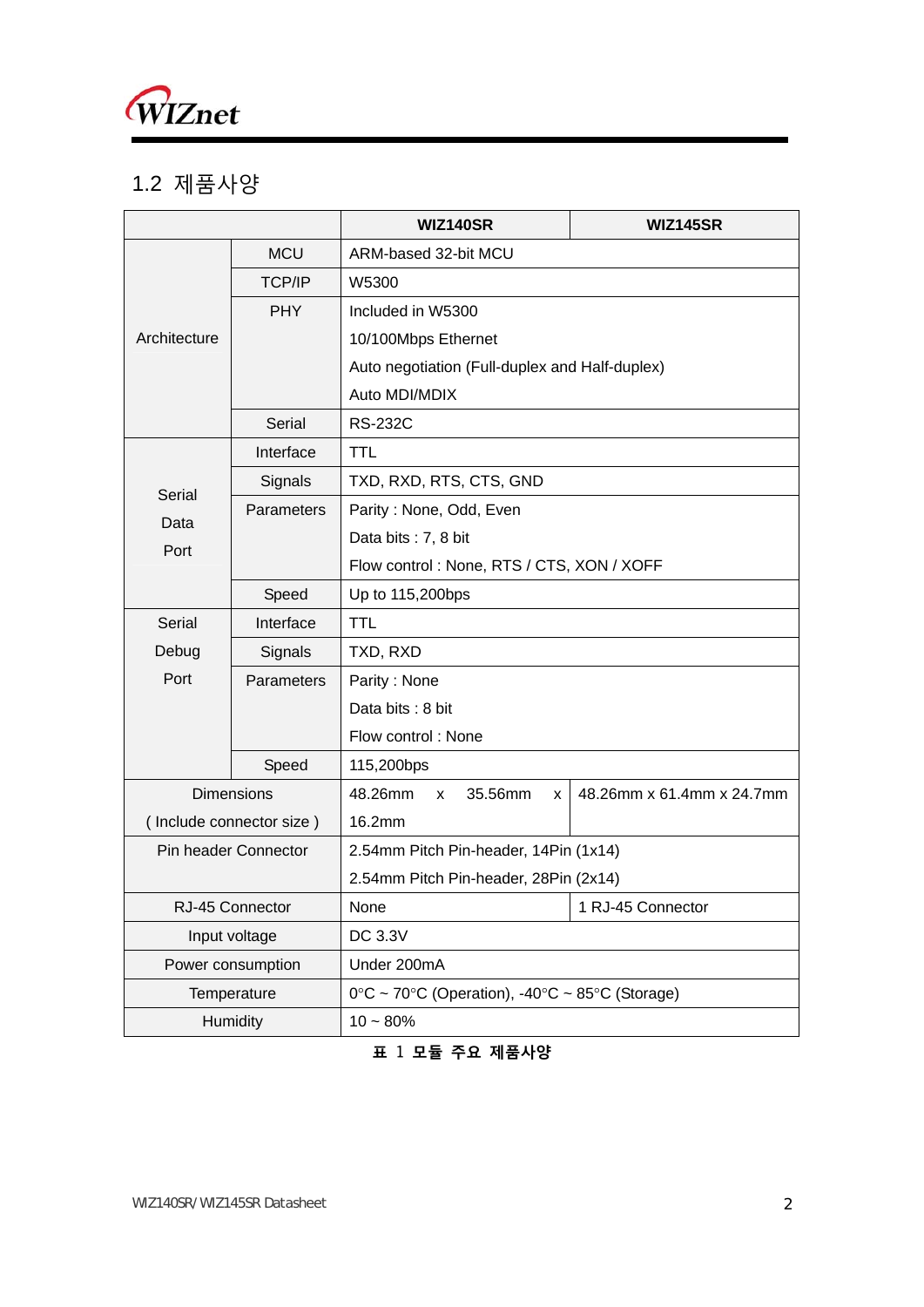

## 2. 시작하기

## 2.1 하드웨어 설치

WIZ140SR 모듈이나 WIZ145SR 모듈의 테스트를 위해서 다음 절차에 따라 하드웨어를 준 비한다. STEP1: WIZ140SR 모듈 혹은 WIZ145SR 모듈을 WIZ140SR/WIZ145SR Test Board에 장착 한다. STEP2: Test Board의 RJ-45 커넥터와 허브를 이더넷 케이블을 이용하여 연결한다. 혹은 허 브를 사용하지 않을 경우는 RJ-45 커넥터와 PC의 RJ-45 커넥터를 이더넷 케이블로 연결한 다. STEP3: Test Board의 사용하고자 하는 시리얼 포트의 시리얼 커넥터와 시리얼 장비를 RS-232 시리얼 케이블로 연결한다.

STEP4: 디버깅 메시지를 확인하고자 한다면, 디버깅용 시리얼 포트의 시리얼 커넥터와 시 리얼 터미널 프로그램이 설치된 PC를 RS-232 시리얼 케이블로 연결한다.

STEP5: 5V DC 파워어댑터를 테스트 보드에 연결한다.

주의 1. 어플리케이션 동작 시 부트 선택 핀은 오픈해 둔다. 주의 2. H/W Trigger 스위치는 사용하지 않을 경우 OFF로 둔다.

#### **2.2 Configuration Tool Installation**

홈페이지에서 다운로드 한 Configuration Tool 설치 프로그램을 실행한다.

Configuration Tool의 실행화면은 다음과 같다.

| Board List<br>00:08 DC:15:D3:65          | General Infomation                                                                                                                                                               |
|------------------------------------------|----------------------------------------------------------------------------------------------------------------------------------------------------------------------------------|
|                                          | Product Code WIZ14xSR<br>Firmware Version 10<br>P Debug Mode                                                                                                                     |
|                                          | PPPoE<br>IP address mode-<br>PW.<br>G Static C DHCP C PPPOE<br>ID                                                                                                                |
|                                          | Local Network Information<br>DNS Server IP address                                                                                                                               |
|                                          | 192 . 168 . 11 . 100<br>Local IP address<br>0 1 0 1 0 0 0 0                                                                                                                      |
|                                          | Subnet Mask<br>255 . 255 . 255 . 0<br>Trigger Character (Hex)<br>Serial Command Method-<br>Gateway address 192 . 168 . 11 . 1<br>C Disable C HW C SW                             |
|                                          | DNS Mode<br>- Remote Connection-<br>Remote IP address<br>$\Box$ Use DNS<br>Local Port<br>Remote Port<br>$\sqrt{0}$<br>0, 0, 0, 0<br>$\sqrt{0}$<br>Server Domain                  |
|                                          | Serial<br>None<br>Flow Control<br>$\overline{\phantom{a}}$<br>Parity None<br>Baud Rate 115200<br>Data Bit 8<br>$\overline{.}$<br>$\overline{\phantom{a}}$<br>$\vert \cdot \vert$ |
|                                          | Disconnect Condition-<br>Data Packing Condition<br>Time $\boxed{0}$<br>Inactivity Time 0<br>Character 00<br>Size $\boxed{0}$                                                     |
| Firmware Upload<br>Filename<br>to upload | $\cdots$<br>Exit<br>View Log<br>Setting<br>Search                                                                                                                                |

#### **그림 1 실행화면**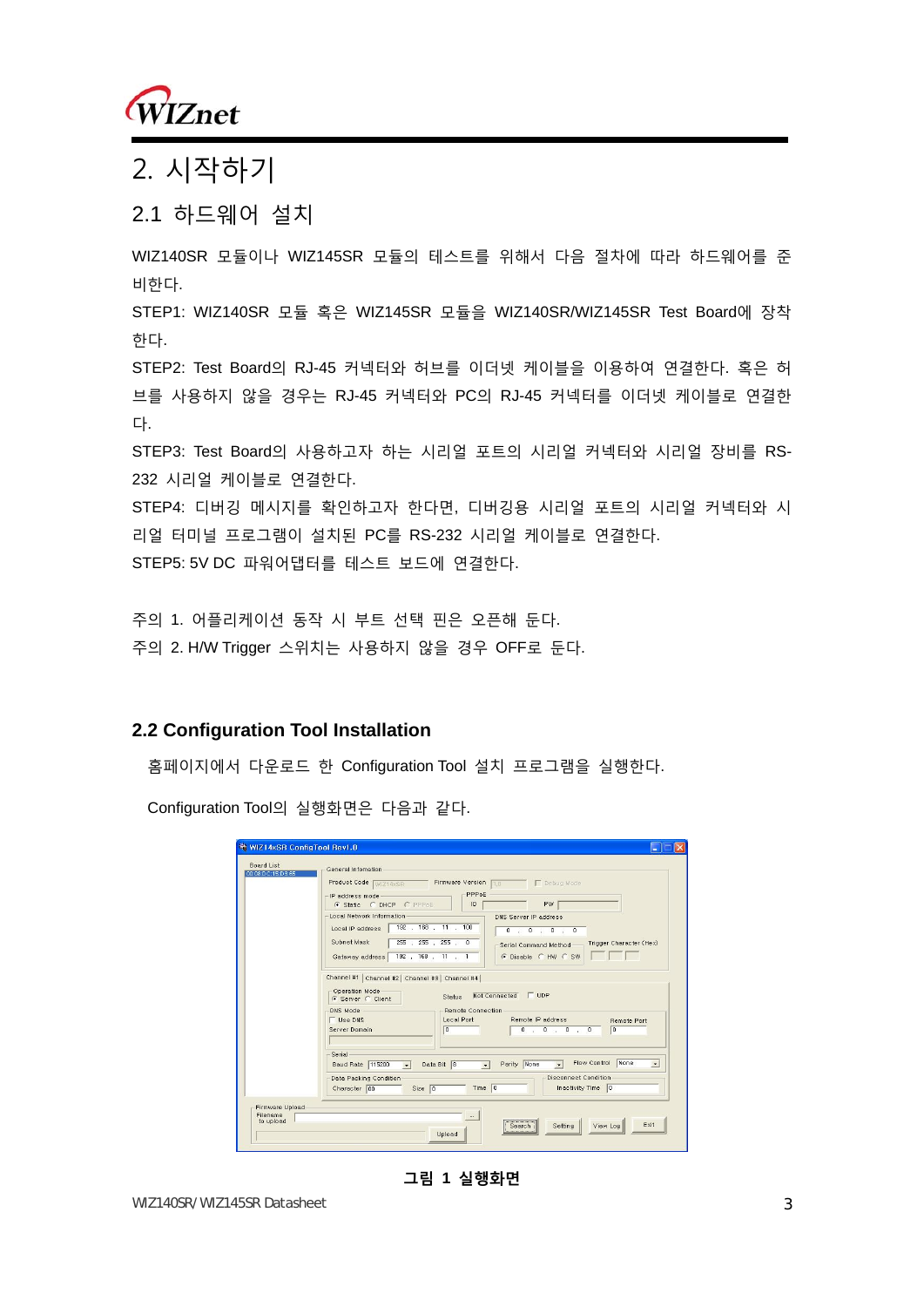

## 3 주요 기능

## 3.1 Module Configuration thru TCP/IP

WIZ140SR, WIZ145SR 모듈은 TCP/IP 를 통해서 모듈의 각종 기본 정보를 설정할 수 있 다.

- ① Configuration Tool이 설치된 PC와 모듈을 같은 서브넷 상의 네트워크에 연결하고 전 원을 인가한다.
- ② Tool 프로그램에서 Livench Hill 버튼을 클릭하면 같은 로컬 네트워크에 연결된 모든 모듈 이 화면에 Display된다.
- ③ Configuration Tool을 이용해서 각 모듈의 설정 값을 변경한다. 세부적인 변경 절차는 3.3 절 이하에서 설명한다.
- ④

#### **3.2 Module Configuration thru Serial command**

본 기능은 Serial port를 이용해서 모듈의 각종 설정 값을 변경하기 위한 것이다.

모듈의 Channel #1 시리얼 포트에 연결하고 HW Trigger SW의 pin을 'ON'쪽으로 바꾸면 Serial command 모드로 진입하게 된다.

※ **주의! Serial command 모드로 진입하면 연결된 TCP 소켓의 연결을 해제하기 때문에 Serial command 모드로 진입한 상태에서는 데이터 채널을 통한 데이터 교환이 이루 어지지 않는다.** 

#### **3.2.1 Serial command Format**

| 1 Byte     | 4 Bytes      | $(0 - 32$ Bytes) | 1 Byte  |
|------------|--------------|------------------|---------|
| <b>STX</b> | Command code | Parameter        | $FTX^2$ |

#### **그림 2 Serial command의 Frame Format**

 $\overline{a}$ 

 $1$  STX : '<' (Hex code: 0x3C)

 $2$  ETX : '>' (Hex code: 0x3E)

WIZ140SR/WIZ145SR Datasheet 4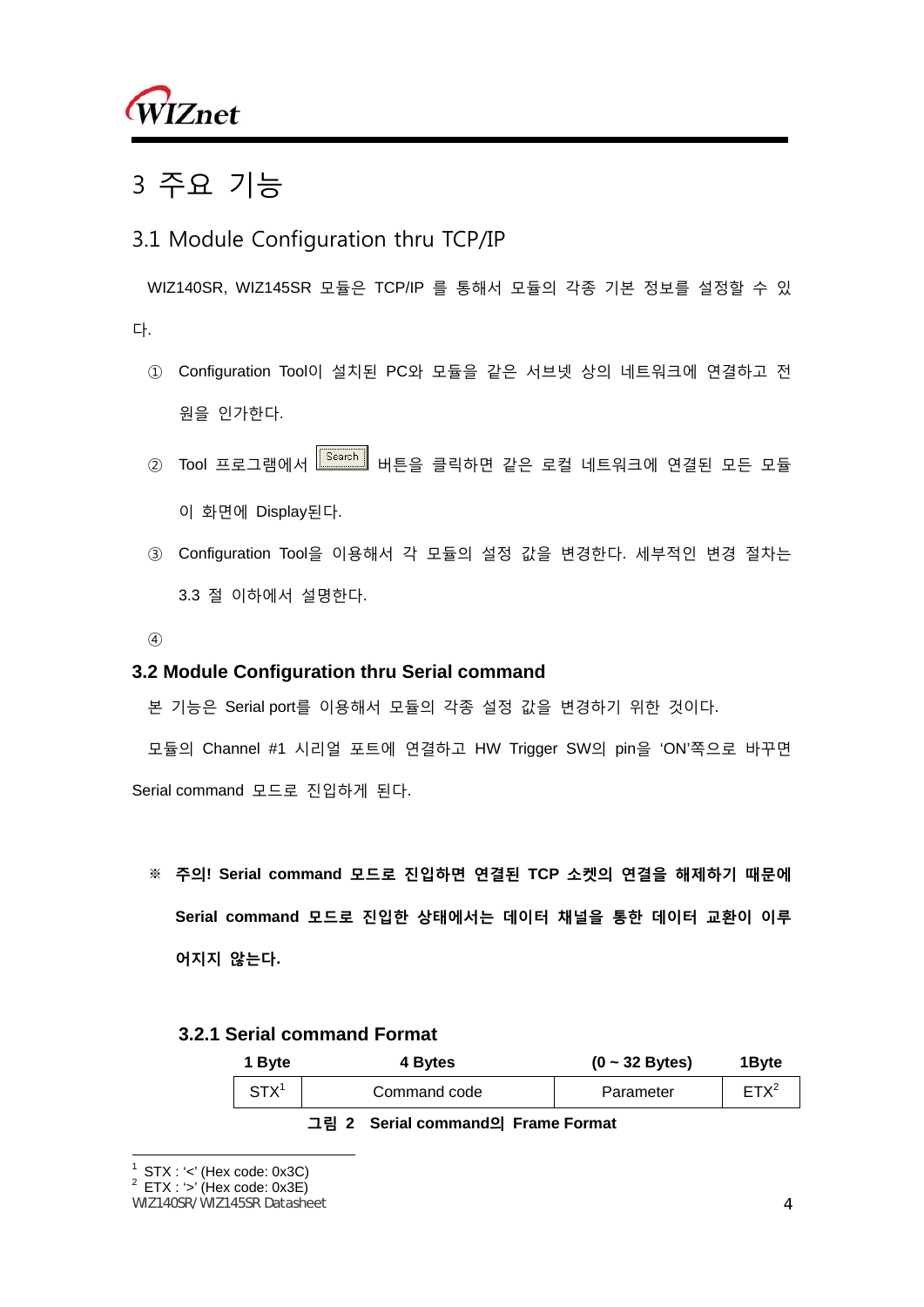|                     | <b>Code</b>         | <b>Parameter</b> | <b>Comments</b>                           |
|---------------------|---------------------|------------------|-------------------------------------------|
| <b>General Info</b> | $R_PC$              | None             | <b>Get Product Code</b>                   |
|                     | R                   | None             | <b>Get Local IP Address</b>               |
|                     | $W$ <sup>IP</sup>   | XXX.XXX.XXX.XXX  | <b>Set Local IP Address</b>               |
|                     | R_SN                | None             | <b>Get Subnet Mask</b>                    |
|                     | W_SN                | XXX.XXX.XXX.XXX  | <b>Set Subnet Mask</b>                    |
|                     | R_GW                | None             | <b>Get Gateway Address</b>                |
|                     | W_GW                | XXX.XXX.XXX.XXX  | <b>Set Gateway Address</b>                |
|                     | R_FW                | None             | <b>Get Firmware Version</b>               |
|                     | $R$ <sub>_DB</sub>  | None             | Get Debug mode value                      |
|                     | W_DB                | 0: Disable       | Set Debug mode value                      |
|                     |                     | 1 : Enable       |                                           |
|                     | $R_MD$              | None             | Get IP setting mode value                 |
|                     | W_MD                | 0: Static        | Set IP setting mode value                 |
|                     |                     | 1: DHCP          |                                           |
|                     |                     | $2:$ PPPoE       |                                           |
|                     | $R\_CM$             | None             | Get Serial command mode type              |
|                     | W_CM                | 0: H/W trigger   | Set Serial command mode type              |
|                     |                     | 1: S/W trigger   |                                           |
|                     | $R_S$ C             | None             | Get Serial command mode character         |
|                     | W_SC                | <b>XXXXXX</b>    | Set Serial command mode character         |
|                     | $R$ <sub>_D</sub> S | None             | <b>Get DNS Server IP Address</b>          |
|                     | W_DS                | XXX.XXX.XXX.XXX  | Set DNS Server IP Address                 |
|                     | W_XX                | None             | Reboot module                             |
| <b>Channel Info</b> | <b>RnSM</b>         | None             | Get Socket operation mode                 |
|                     |                     |                  | $\boldsymbol{n}$ : channel number( 0 ~ 3) |
|                     | <b>WnSM</b>         | 0: TCP Server    | Set Socket operation mode                 |
|                     |                     | 1: TCP Client    | $\boldsymbol{n}$ : channel number( 0 ~ 3) |
|                     |                     | 2: Mixed         |                                           |
|                     | <b>RnCS</b>         | None             | <b>Get Socket connection state</b>        |
|                     |                     |                  | $n$ : channel number( 0 ~ 3)              |
|                     | RnDM                | None             | Get DNS mode value                        |

## **3.2.2 Command code(Direction: Serial device -> MODULE)**

WIZ140SR/WIZ145SR Datasheet 5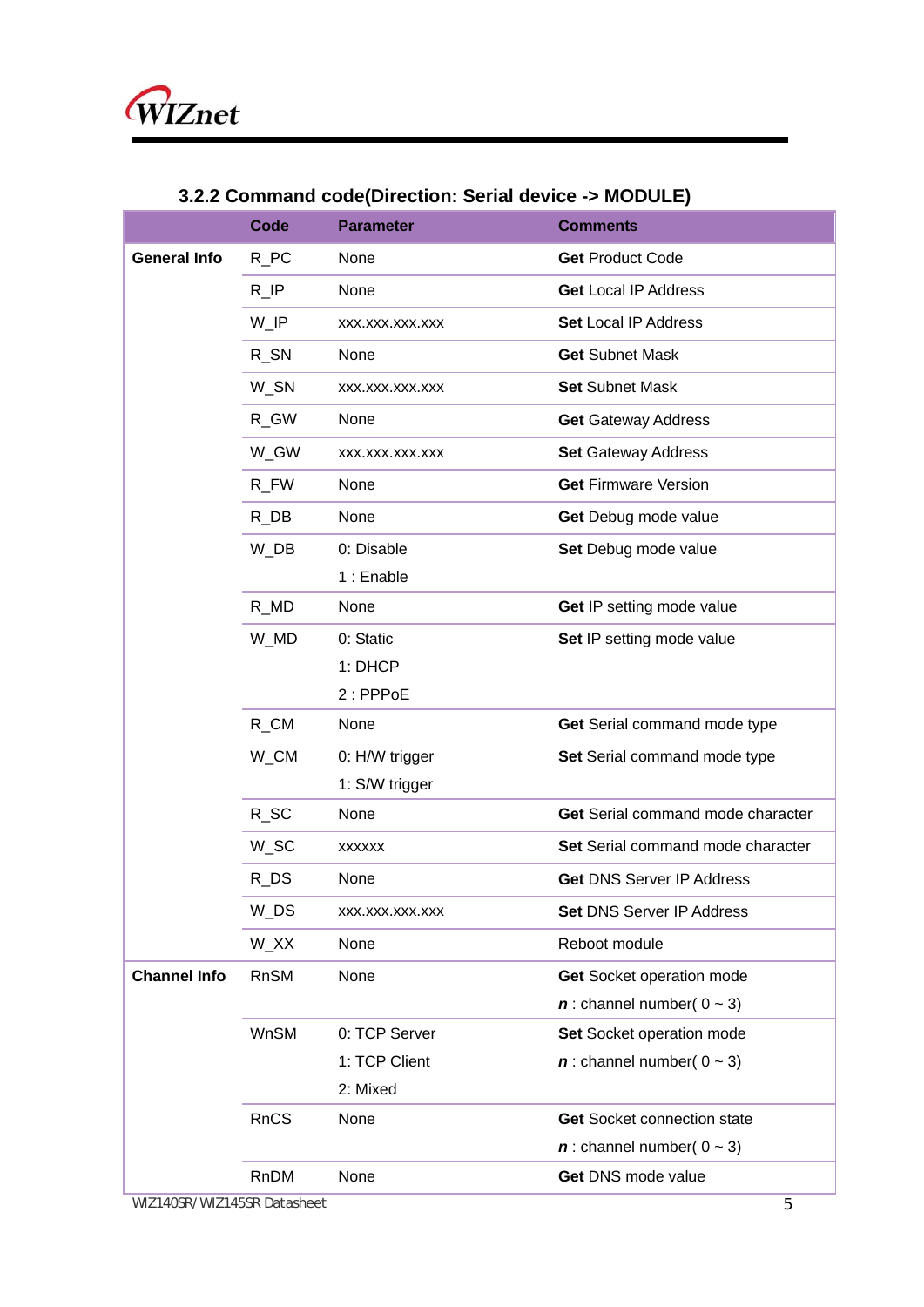

|             |                                     | $\boldsymbol{n}$ : channel number( 0 ~ 3) |
|-------------|-------------------------------------|-------------------------------------------|
| <b>WnDM</b> | 0: Disable                          | <b>Set DNS mode value</b>                 |
|             | 1: Enable                           | $\boldsymbol{n}$ : channel number( 0 ~ 3) |
| RnUM        | None                                | Get UDP mode value                        |
|             |                                     | $\boldsymbol{n}$ : channel number( 0 ~ 3) |
| <b>WnUM</b> | 0: Disable                          | Set UDP mode value                        |
|             | 1: Enable                           | $n$ : channel number( $0 \sim 3$ )        |
| RnSI        | None                                | <b>Get Remote Peer's IP Address</b>       |
|             |                                     | $\boldsymbol{n}$ : channel number( 0 ~ 3) |
| WnSI        | XXX.XXX.XXX.XXX                     | Set Remote Peer's IP Address              |
|             |                                     | $\boldsymbol{n}$ : channel number( 0 ~ 3) |
| RnLP        | None                                | Get Local port number                     |
|             |                                     | $\boldsymbol{n}$ : channel number( 0 ~ 3) |
| WnLP        | $0 - 65535$                         | Set Local port number                     |
|             |                                     | $\boldsymbol{n}$ : channel number( 0 ~ 3) |
| <b>RnSP</b> | None                                | Get Remote Peer's port number             |
|             |                                     | $\boldsymbol{n}$ : channel number( 0 ~ 3) |
| <b>WnSP</b> | $0 - 65535$                         | Set Remote Peer's port number             |
|             |                                     | $\boldsymbol{n}$ : channel number( 0 ~ 3) |
| RnSD        | None                                | <b>Get Remote Peer's Domain name</b>      |
|             |                                     | $\boldsymbol{n}$ : channel number( 0 ~ 3) |
| WnSD        | xxxxxxxxxxxxx(Variable)             | <b>Set Remote Peer's Domain name</b>      |
|             |                                     | $n$ : channel number( $0 \sim 3$ )        |
| RnBU        | None                                | Get Serial configuration value(Baud       |
|             |                                     | rate, data bit, parity and flow control)  |
|             |                                     | $\boldsymbol{n}$ : channel number( 0 ~ 3) |
| WnBU        | <b>XXXX</b>                         | Set Serial configuration value(Baud       |
|             | [Baud]                              | rate, data bit, parity and flow control)  |
|             | 115200<br>57600<br>1<br>0           | $\boldsymbol{n}$ : channel number( 0 ~ 3) |
|             | 38400<br>19200<br>2<br>4            |                                           |
|             | 5<br>9600<br>4800<br>4              | 4Bytes: [Baud][Data][Parity][Flow]        |
|             | 2400<br>$\overline{7}$<br>1200<br>6 |                                           |
|             | [Data]                              |                                           |
|             | 7bit<br>1<br>8bit<br>0              |                                           |
|             | [Parity]                            |                                           |
|             | 2<br>0<br>1                         |                                           |

WIZ140SR/WIZ145SR Datasheet 6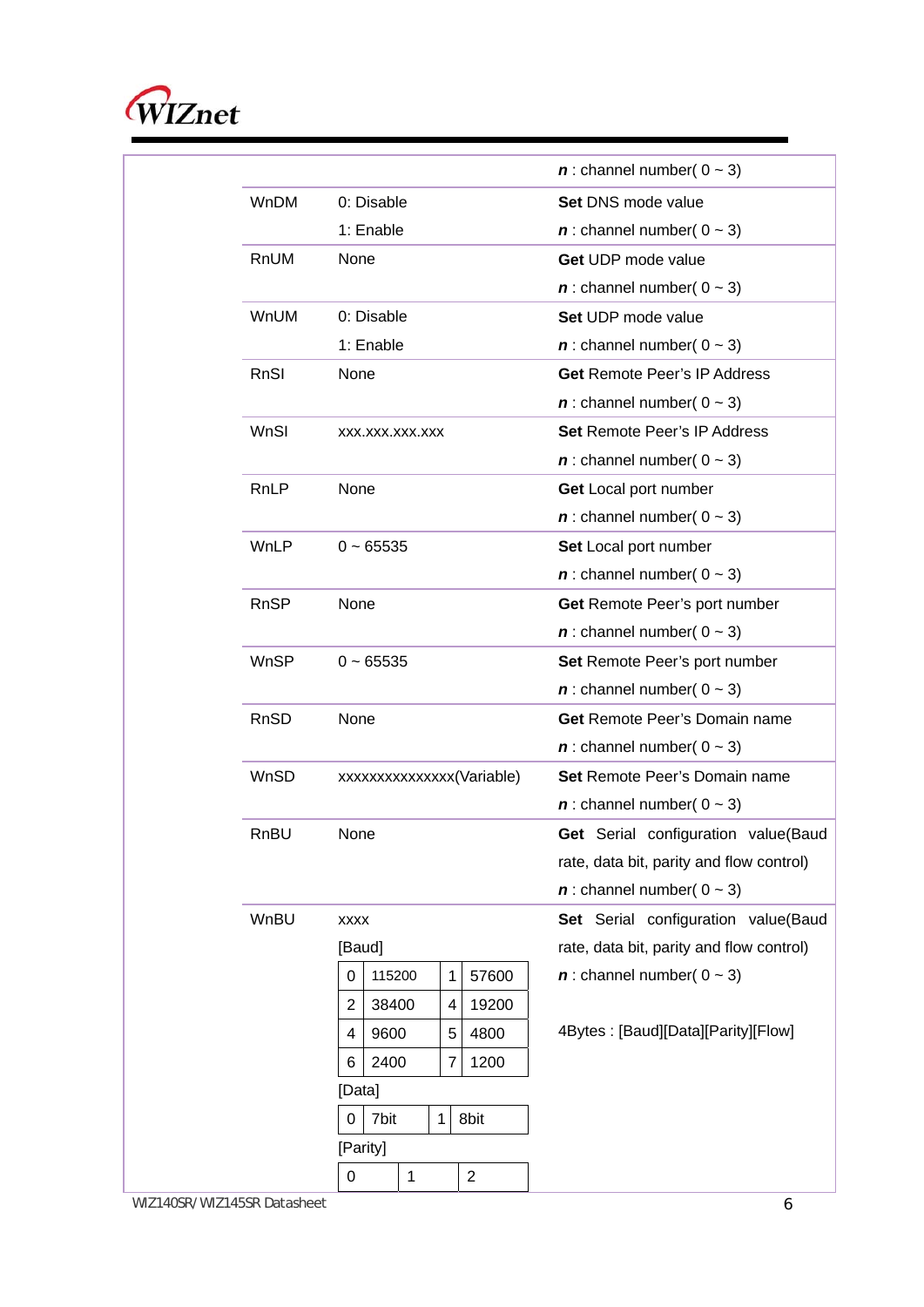

|  |             | None<br>Odd<br>Even         |                                           |
|--|-------------|-----------------------------|-------------------------------------------|
|  |             | [Flow control]              |                                           |
|  |             | 2<br>Ю                      |                                           |
|  |             | RTS/CTS<br>Xon/Xoff<br>None |                                           |
|  | RnOC        | None                        | <b>Get Data Packing Condition 'Char'</b>  |
|  |             |                             | $\boldsymbol{n}$ : channel number( 0 ~ 3) |
|  | <b>WnOC</b> | XX                          | Set Data Packing Condition Char           |
|  |             |                             | $\boldsymbol{n}$ : channel number( 0 ~ 3) |
|  |             |                             | ex) if value is 0x0D, then '0"D'          |
|  | <b>RnOS</b> | None                        | <b>Get Data Packing Condition 'Size'</b>  |
|  | <b>WnOS</b> | $0 - 255$                   | Set Data Packing Condition 'Size'         |
|  |             |                             | $\boldsymbol{n}$ : channel number( 0 ~ 3) |
|  | RnOT        | None                        | <b>Get Data Packing Condition 'Time'</b>  |
|  |             |                             | $\boldsymbol{n}$ : channel number( 0 ~ 3) |
|  | <b>WnOT</b> | $0 - 65535$                 | Set Data Packing Condition 'Time'         |
|  |             |                             | $\boldsymbol{n}$ : channel number( 0 ~ 3) |
|  | RnOI        | None                        | <b>Get Inactivity Time value</b>          |
|  |             |                             | $\boldsymbol{n}$ : channel number( 0 ~ 3) |
|  | WnOI        | $0 - 65535$                 | Set Inactivity Time value                 |
|  |             |                             | $\boldsymbol{n}$ : channel number( 0 ~ 3) |
|  |             |                             |                                           |

**표** 2 Serial Command Code Table

## **3.2.3 Reply code(Direction: MODULE -> Serial device)**

| <b>Reply</b> | <b>Meaning</b>            |
|--------------|---------------------------|
| Е            | Serial command mode Start |
| S            | <b>Command Success</b>    |
| F            | <b>Command Fail</b>       |
|              | Invalid command           |
|              | Invalid parameter         |

#### **표** 3 Serial Command Reply Code Table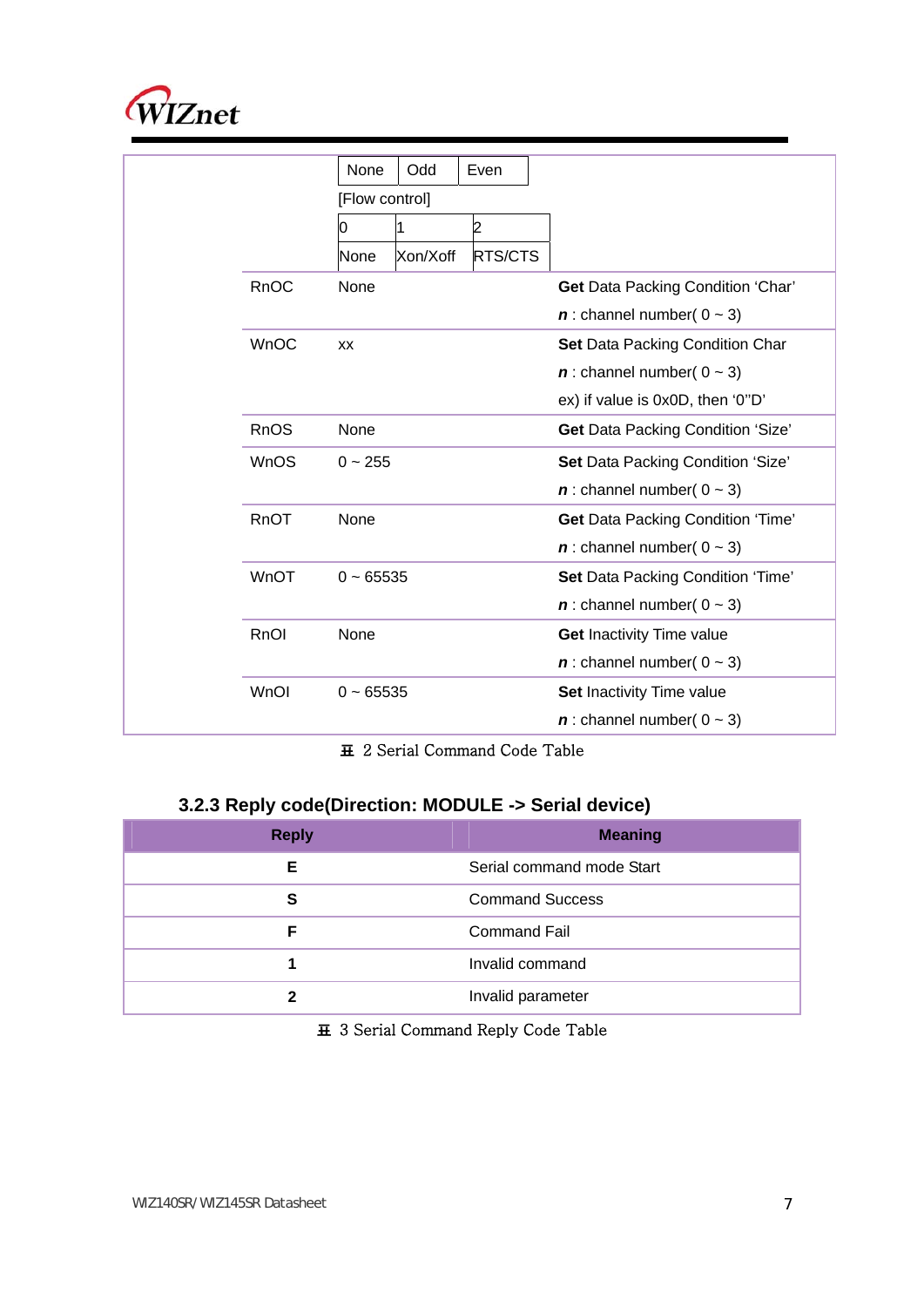

### **3.2.4 Serial Command Example**

**3.2.4.1 모듈의 IP 주소를 192.168.1.2 로 설정하는 명령** 



**그림 3 Serial command example #1** 

#### **3.2.4.2 Channel #1의 Domain Name을 도메인으로 설정하는 명령**

|                      | $\leq$ W1SDwww. wiznetexam.com $>$ |                   |
|----------------------|------------------------------------|-------------------|
| Users' Serial Device | $\langle S \rangle$                | WIZ140SR/WIZ145SR |
|                      | <w xx=""></w>                      |                   |

**그림 4 Serial command example #2** 

#### **3.2.4.3 Channel #3의 Local Port number를 읽는 명령(값이 5000 인 경우)**



### **3.3 IP Acquisition Mode (Static, DHCP, PPPoE) Setting Function**

이 기능은 모듈의 IP address를 어떻게 갖도록 할 것인지를 지정하는 기능이다.

 $\overline{a}$ 

 $^3$  Set $\,$ command를 수행한 경우는 마지막에 W\_XX를 수행해야 모듈에 정상적으로 반영된다.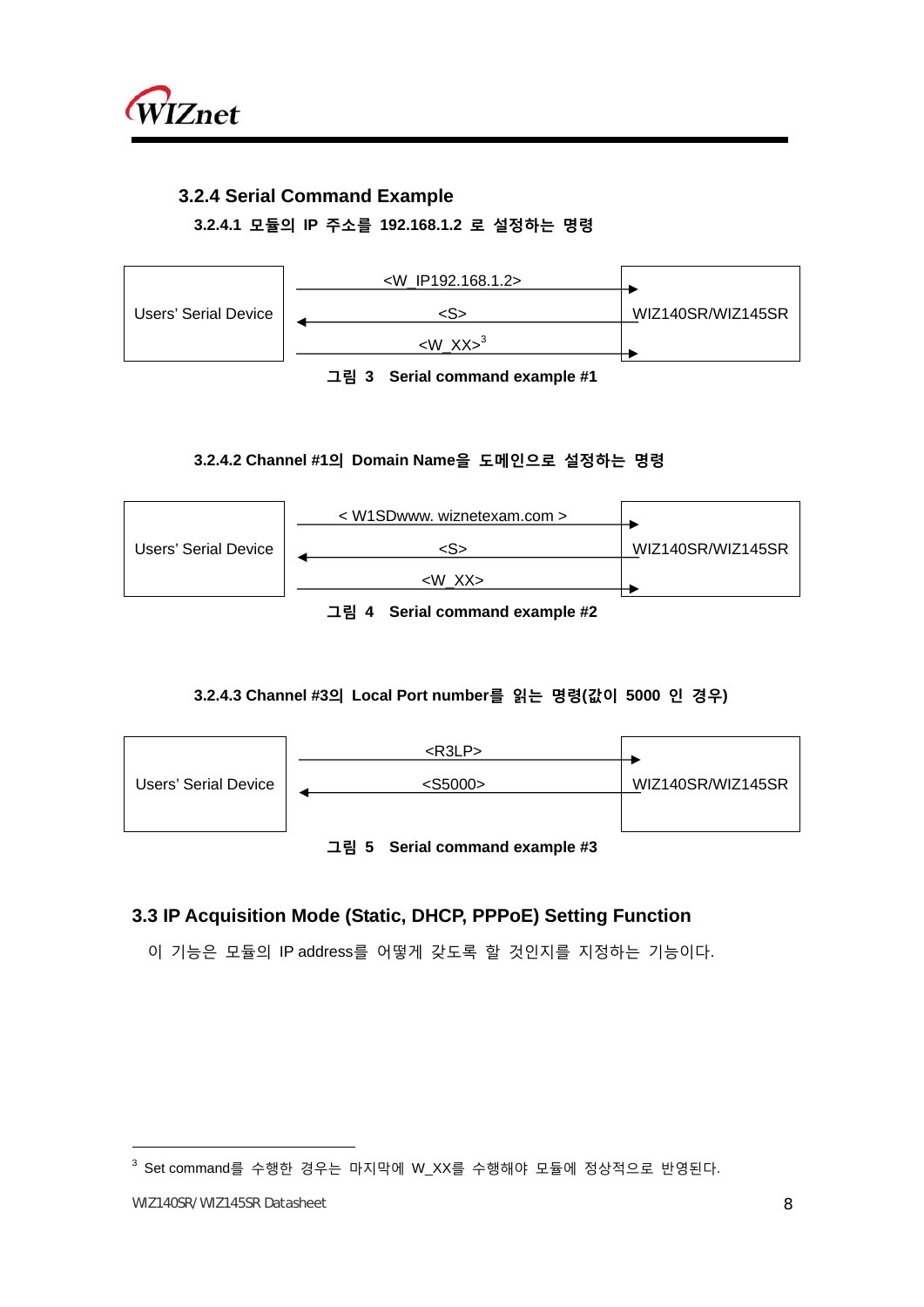

#### **3.3.1 Static**

Static은 고정 IP address를 할당할 때 사용한다.

네트워크 관리자로부터 고정 IP를 할당 받은 경우,

- ① 먼저 <mark> $\overline{\text{Search}}$ </mark> 버튼을 클릭하여 네트워크에 연결된 모듈을 찾는다.
- ② 화면 좌측의 ListBox에서 값을 지정할 모듈을 선택한 후,
- ③ IP address mode는 Static을 선택하고

 $\mathsf{\Gamma}$  P address mode: C Static C DHCP C PPPoE

④ IP address, Subnet mask, 그리고 Gateway에 지정된 값을 입력하고

| Local IP address                    | 192 , 168 , 123 , 193 |  |  |     |
|-------------------------------------|-----------------------|--|--|-----|
| Subnet Mask                         | 255, 255, 255,        |  |  |     |
| Gateway address   192 , 168 , 123 , |                       |  |  | 254 |

5 Setting<br>- 을 클릭한다.

#### **3.3.2 DHCP**

라우터 및 공유기와 같이 유동 IP를 할당하는 장비에 연결하여 사용할 때, 지정하는 IP address mode이다.

- ① 먼저 <mark>「Search」</mark> 버튼을 클릭하여 네트워크에 연결된 모듈을 찾는다.
- ② 화면 좌측의 ListBox에서 값을 지정할 모듈을 선택한 후,

③ IP address mode는 DHCP을 선택하고

| -IP address mode |                         |  |
|------------------|-------------------------|--|
|                  | C Static C DHCP C PPPoE |  |
|                  |                         |  |

④ 을 클릭한다.

※ **DHCP 서버가 없는 경우에 DHCP 과정이 실패하게 된다. DHCP 과정이 실패하면 일 정 시간 이후에 기존 Network 정보를 가지고 Booting이 완료된다**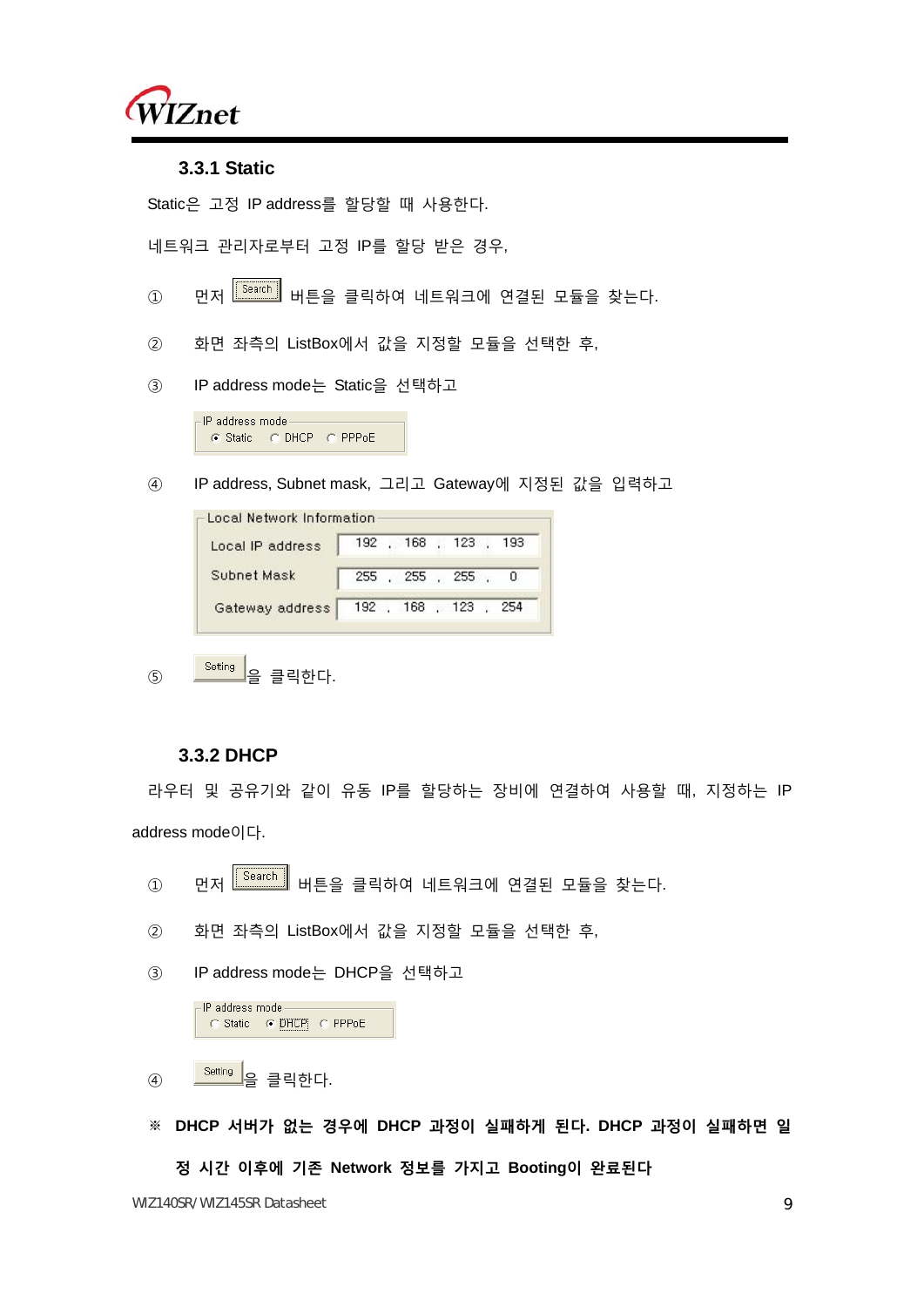

#### **3.3.3 PPPoE**

ADSL 모뎀과 같이 PPPoE 기반으로 통신하는 환경에 설치할 때 지정하는 IP address mode이다.

- ① 먼저 <mark> $\boxed{\frac{\text{Search}}{\text{Search}}}$  버튼을 클릭하여 네트워크에 연결된 모듈을 찾는다.</mark>
- ② 화면 좌측의 ListBox에서 값을 지정할 모듈을 선택한 후,
- ③ IP address mode는 PPPoE을 선택하고

-IP address mode-C Static C DHCP C PPPoE

④ PPPoE 접속 ID와 PW에 값을 지정한다.

| $-$ PPPoE |      |         |  |
|-----------|------|---------|--|
| ID        | test | pw test |  |
|           |      |         |  |

 $\overline{S}$  마지막으로  $\overline{S}$ <sup>Setting</sup> 을 클릭하다.

## **3.4 Connection Mode (Server, Client, UDP) Setting Function 3.4.1 Server Mode**

- ① 먼저 Search 버튼을 클릭하여 네트워크에 연결된 모듈을 찾는다.
- ② 화면 좌측의 ListBox에서 값을 지정할 모듈을 선택한 후,
- ③ 연결모드에서 Server를 선택하고

F연결모드 ⊙ Server © Client

④ "인터넷 연결정보"에서 Listen할 Local Port 값을 지정한다.

|      |   | Remote IP address |   |   | Remote Port |
|------|---|-------------------|---|---|-------------|
| 5000 | Ū | U                 | 0 | U | 5000        |
|      |   |                   |   |   |             |
|      |   |                   |   |   |             |

WIZ140SR/WIZ145SR Datasheet 10 ※ **연결모드가 'Server' 모드일 때는 Remote IP address와 Remote Port의 값은 의미**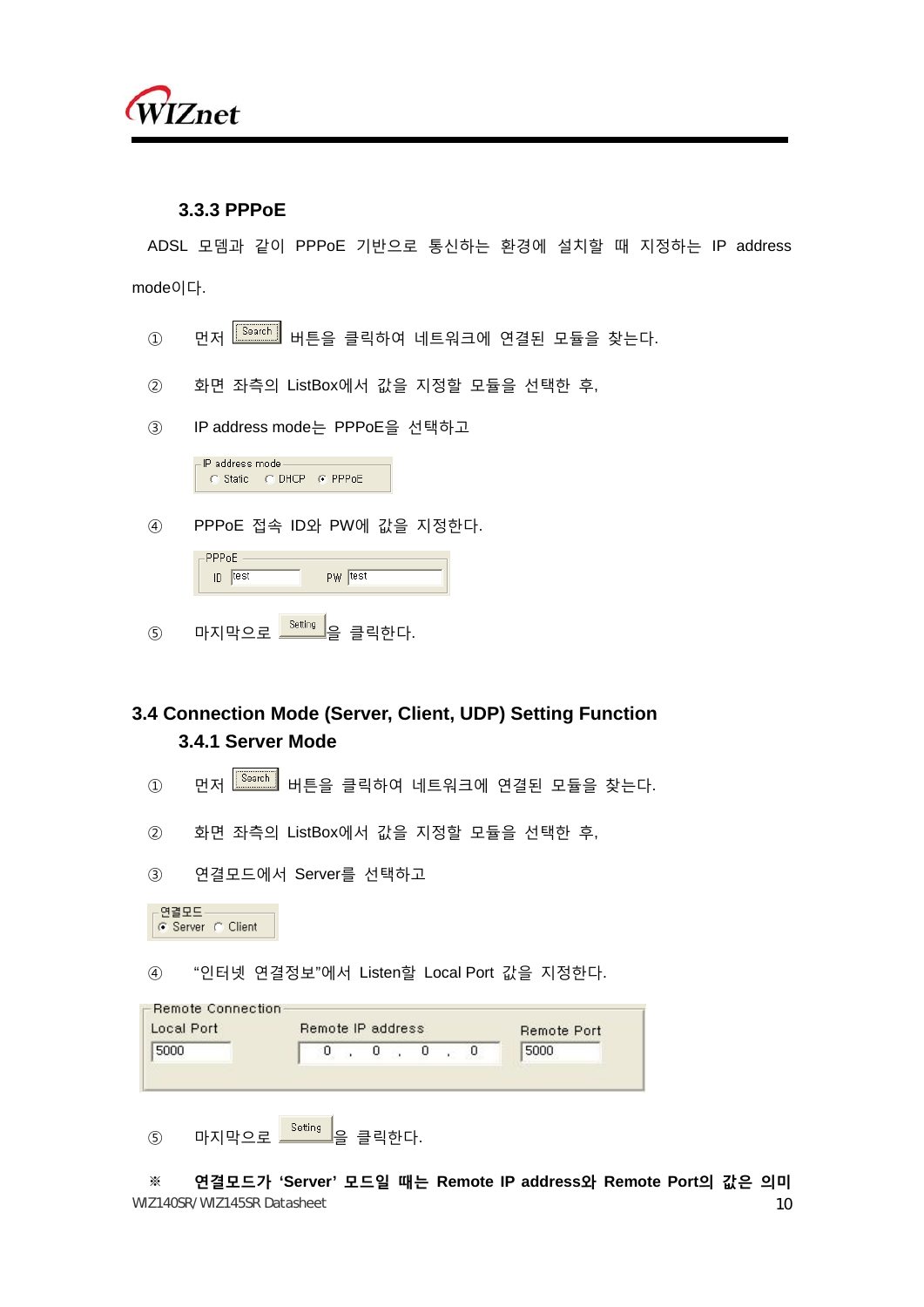

**가 없다.** 

#### **3.4.2 Client Mode**

- ① 먼저 <mark>「<sup>Search</sup>」</mark> 버튼을 클릭하여 네트워크에 연결된 모듈을 찾는다.
- ② 화면 좌측의 ListBox에서 값을 지정할 모듈을 선택한 후,
- ③ 연결모드에서 Client를 선택하고

Operation Mode G Server C Client

- ④ "인터넷 연결정보"에서 접속할 서버의 IP와 Port 넘버를 "Remote IP address"와 "Remote Port"에 각각 지정하고 모듈의 통신용 Port 넘버를 Local Port에 지정한다.
- $(5)$  마지막으로  $\overline{\phantom{a}^\text{Setting}}$ 을 클릭하다.
- **※ 연결모드가 'Client' 모드일 때는 부팅이 되면서 Remote IP address와 Remote Port 로 지속적인 연결시도를 한다**

#### **3.5 DNS Setting Function**

본 기능은 서버의 물리적 이동이 잦아서 서버의 IP를 고정적으로 줄 수 없어 Domain Name으로 지정하는 경우에 사용하는 기능이다. **서버 주소가 IP address가 아니라 Domain** 

#### **name인 경우, 반드시 이 기능을 설정해야 한다.**

- ① 먼저 <mark> $\overline{\text{Search}}$ </mark> 버튼을 클릭하여 네트워크에 연결된 모듈을 찾는다
- ② 화면 좌측의 ListBox에서 값을 지정할 모듈을 선택한 후,
- ③ DNS Server IP에 IP를 지정한다.

DNS Server IP address  $164$  ,  $124$  ,  $101$  , 2

④ DNS 모드에서 "DNS 모드 사용"을 Check하고, 서버의 Domain Name을 지정한다.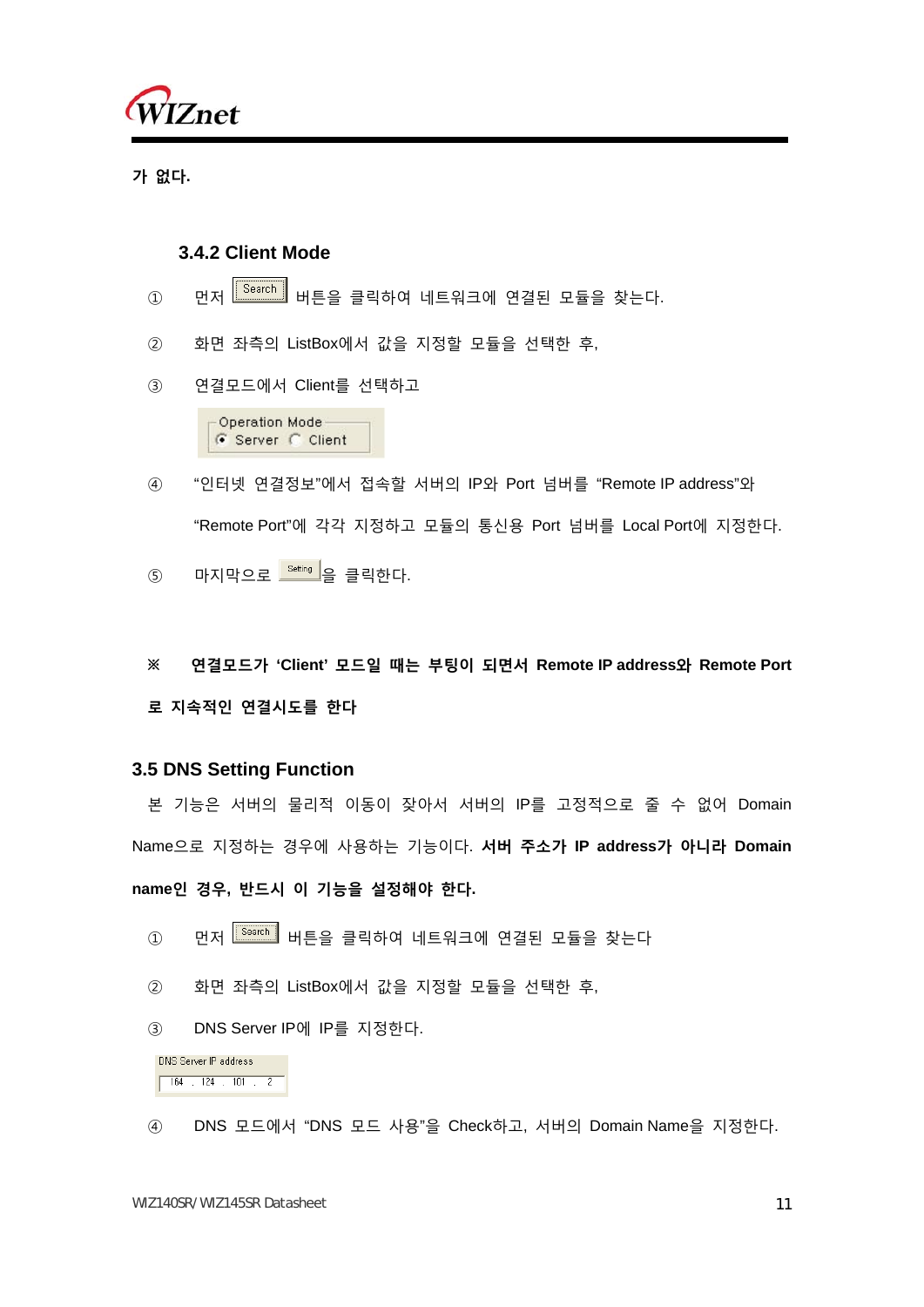

| <b>DNS Mode</b>  |  |
|------------------|--|
| <b>V</b> Use DNS |  |
| Server Domain    |  |
| www.abc.com      |  |

⑤ 서버 및 모듈의 Port 넘버를 지정한다.

| Local Port | Remote IP address |  |  |  | <b>Remote Port</b> |
|------------|-------------------|--|--|--|--------------------|
| 35001      |                   |  |  |  | 35001              |

⑥ 마지막으로 <mark>- Setting -</mark> 을 클릭한다

### **3.6 Real-time Debug Function**

본 기능은 시스템 개발 과정에서 모듈을 시스템에 부착하여 운영 중에 모듈의 동작을 확 인하기 위한 기능으로 Console 포트를 이용해서 모듈의 debug 코드를 실시간으로 읽어내는 기능이다.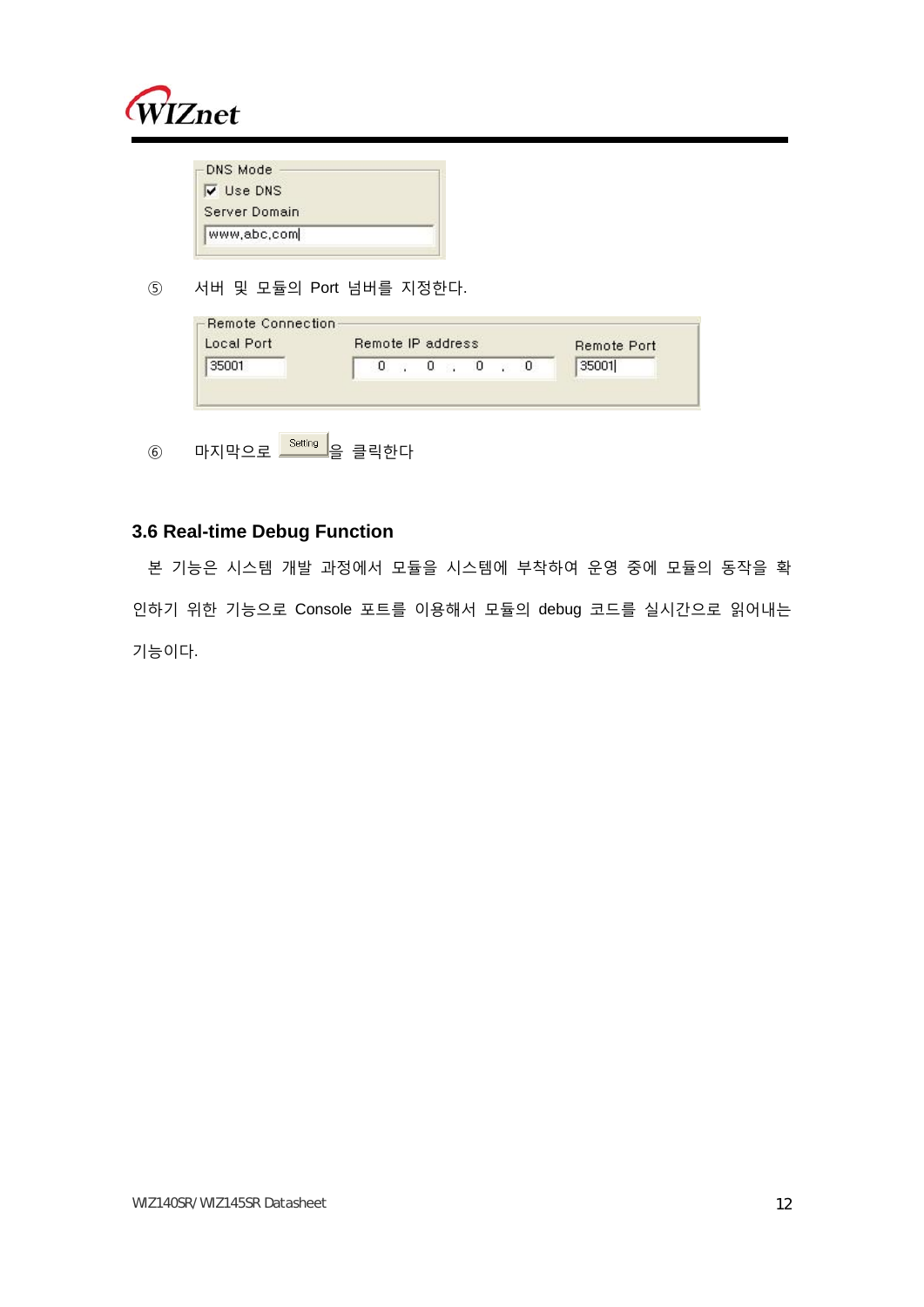

| <b>J</b> Terminal v1.9b - 20041226 - by Br@y++                                                                                                                                                                                                                                                                                                                                                                                                                                                                                                                                                                                                               | $\mathbf{r}$ and $\mathbf{r}$ |
|--------------------------------------------------------------------------------------------------------------------------------------------------------------------------------------------------------------------------------------------------------------------------------------------------------------------------------------------------------------------------------------------------------------------------------------------------------------------------------------------------------------------------------------------------------------------------------------------------------------------------------------------------------------|-------------------------------|
| COM Port<br><b>Baud rate</b><br>Parity<br>Handshaking<br>Data bits<br>Stop bits<br>Disconnect<br>$G$ 1 $C$ 6<br>$C$ 600<br>○ 14400 ○ 57600<br>$\sqrt{\bullet}$ none<br>$\epsilon$ none<br>C <sub>5</sub><br>G <sub>1</sub><br>ReScan<br>207<br>$C$ 1200<br>€ 19200 € 115200<br>C RTS/CTS<br>C<br>c<br>odd<br>$C_6$<br>Help<br>C3C8<br>2400<br>○ 28800 ○ 128000<br>C XON/XOFF<br>$\subset$<br>$C$ 1.5<br>c<br>even<br>C <sub>7</sub><br>About.<br>$C_4C_3$<br>$\subset$<br>4800<br>C 38400<br>C 256000<br>C RTS/CTS+XON/XOFF<br>C<br>mark<br>C <sub>2</sub><br>G8<br>C5C10<br>9600<br>56000<br>C RTS on TX<br>$\sigma$<br>c<br>C custom<br>С<br>space<br>Quit |                               |
| <b>Settings</b><br>ASCII table<br>Auto Dis/Connect   Time   Stream log<br>custom BR Rx Clear<br>Scripting<br>o crsi<br>Set font<br>230400<br>$27 \div$<br>AutoStart Script   CR=LF   Stay on Top<br>Remote<br>Graph<br><b>DSR EN</b>                                                                                                                                                                                                                                                                                                                                                                                                                         | $\Box$ CD                     |
| Receive<br>$C$ HEX $\Box$ Dec $\Box$ Bin<br>Reset Counter   13 Counter = 34<br><b>CONTABIO</b><br>StartLog   StopLog<br>$G$ ASCII $T$ Hex                                                                                                                                                                                                                                                                                                                                                                                                                                                                                                                    |                               |
| Boot Ver1.3<br>> UPLOAD IDLE<br>>>>VMZ14X Ver1.0<<<<br>[Date: 2010.4.5]<br>> VV5300 Init<br>> Get Config: Addr = 803f800 Config = 15dc0800<br>> Restarted normally<br>> Setting Network Information<br>=> Local MAC Address Setted<br>$\geq$<br>=> Subnet Mask Setted<br>$\geq$<br>=> Gateway Address Setted<br>$\geq$<br>=> Local IP Address Setted<br>×<br>> Listen[CH0] 0<br>> Listen[CH1] 0<br>> Listen[CH2] 0<br>> Listen[CH3] 0                                                                                                                                                                                                                        |                               |
| Transmit<br><b>CLEAR</b><br><b>ODIR ORIS</b><br>Send File<br>$\nabla$ CR=CR+LF                                                                                                                                                                                                                                                                                                                                                                                                                                                                                                                                                                               |                               |
| Macros<br>Set Macros<br>M1 M2 M3 M4 M5 M6 M7 M8 M9 M10 M11 M12                                                                                                                                                                                                                                                                                                                                                                                                                                                                                                                                                                                               |                               |
| 1234+567890+                                                                                                                                                                                                                                                                                                                                                                                                                                                                                                                                                                                                                                                 | -> Send                       |
|                                                                                                                                                                                                                                                                                                                                                                                                                                                                                                                                                                                                                                                              |                               |
| Rx: 763<br>$Tx = 0$<br>Connected                                                                                                                                                                                                                                                                                                                                                                                                                                                                                                                                                                                                                             |                               |

**그림 6 실시간 Debug 화면 예**

#### **3.7 Data Packet Function**

본 기능은 Serial 포트에서 읽은 데이터를 어떤 단위로 Ethernet 패킷을 만들어서 remote 시스템(서버 또는 클라이언트)에 전달 할 것인지를 지정하는 기능이다.

#### **3.7.1 Character**

본 기능은 특정한 문자가 들어올 때까지 시리얼 포트로부터의 데이터를 버퍼링하였다가 특정 문자가 들어오면 그동안 버퍼링한 데이터를 하나의 Ethernet 패킷으로 만들어서 remote 시스템에 전송하는 기능이다.

WIZ140SR/WIZ145SR Datasheet 13 시리얼 장비가 모듈에 올려주는 데이터가 특정한 문자를 데이터 프레임의 종료 문자로 사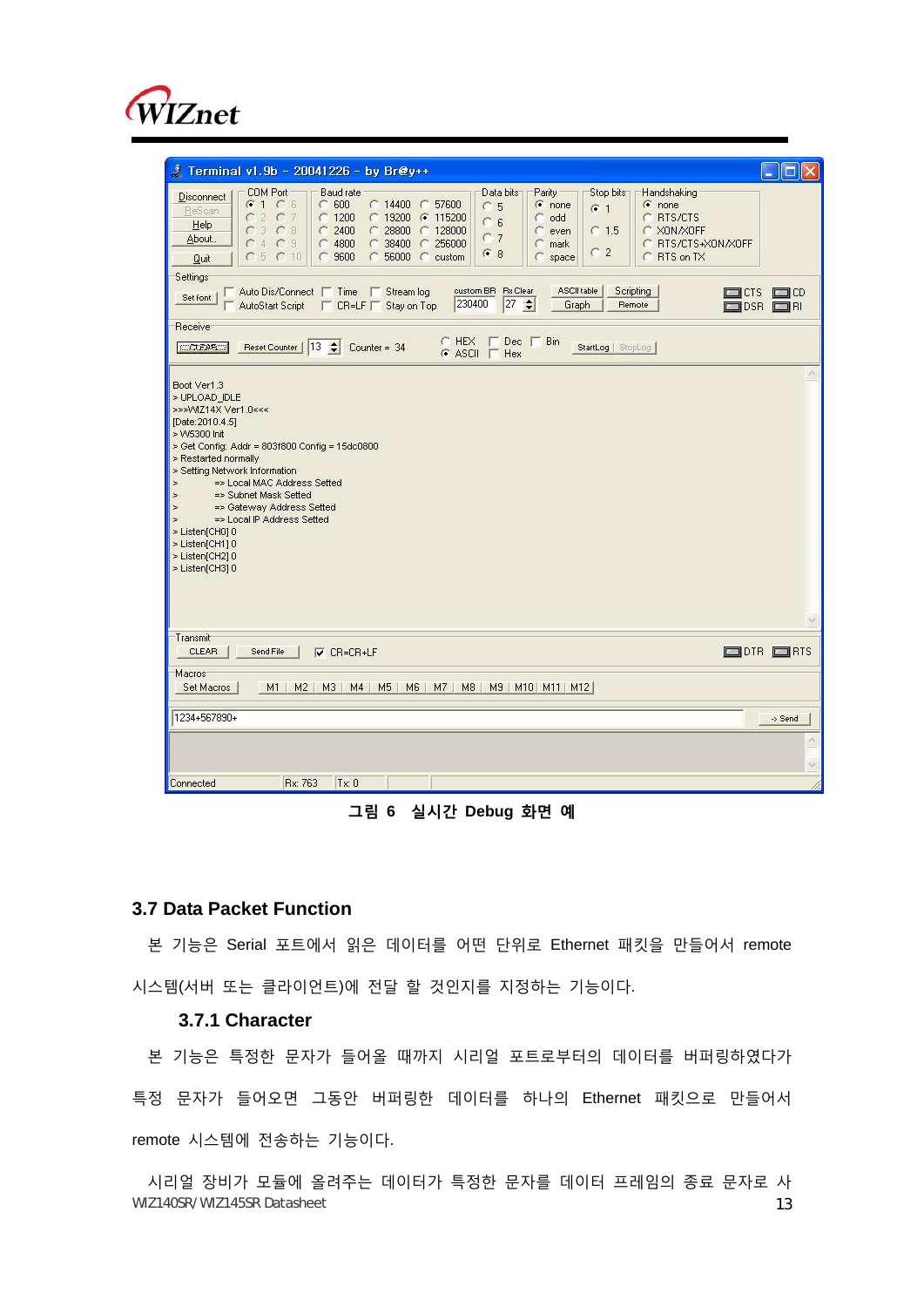

용하는 경우에 유용하다.

- ① 먼저 <mark> $\overline{\text{Search}}$ </mark> 버튼을 클릭하여 네트워크에 연결된 모듈을 찾는다.
- ② 화면 좌측의 ListBox에서 값을 지정할 모듈을 선택한 후,
- ③ Data Packing Condition의 "Character" 부분에 원하는 문자의 ASCII 값을 HEX code 로 입력한다. (Disable은 0x00)

| ⊢Data Packing Condition.<br>Character 00 | Size 10 | Time $10$ |
|------------------------------------------|---------|-----------|
|                                          |         |           |

④ 마지막으로 <mark>- Setting -</mark> 을 클릭한다

#### **3.7.2 Size**

본 기능은 시리얼 포트로부터의 데이터가 일정한 바이트수가 될 때까지 버퍼링하였다가 지정한 바이트 수만큼 되면 버퍼링한 데이터를 하나의 Ethernet 패킷으로 만들어서 remote 시스템에 전송하는 기능이다.

시리얼 장비가 모듈에 올려주는 데이터가 고정 길이를 가지는 경우에 유용하다.

- ① 먼저 Search 버튼을 클릭하여 네트워크에 연결된 모듈을 찾는다.
- ② 화면 좌측의 ListBox에서 값을 지정할 모듈을 선택한 후,
- ③ Data Packing Condition의 "Size" 부분에 원하는 사이즈를 지정한다. (Disable은 0)

| -Data Packing Condition- |        |
|--------------------------|--------|
| Character 00             | Time . |
|                          |        |

 $\overline{a}$  마지막으로  $\overline{a}$  - 아지막으로 그래 이 그 클릭한다

#### **3.7.3 Time**

WIZ140SR/WIZ145SR Datasheet 14 본 기능은 시리얼 포트로부터의 데이터를 계속 버퍼링 하였다가 지정된 시간이 경과할 때 까지 데이터 수신이 없으면 그 동안의 데이터를 하나의 Ethernet 패킷으로 만들어서 remote 시스템에 전송하는 기능이다.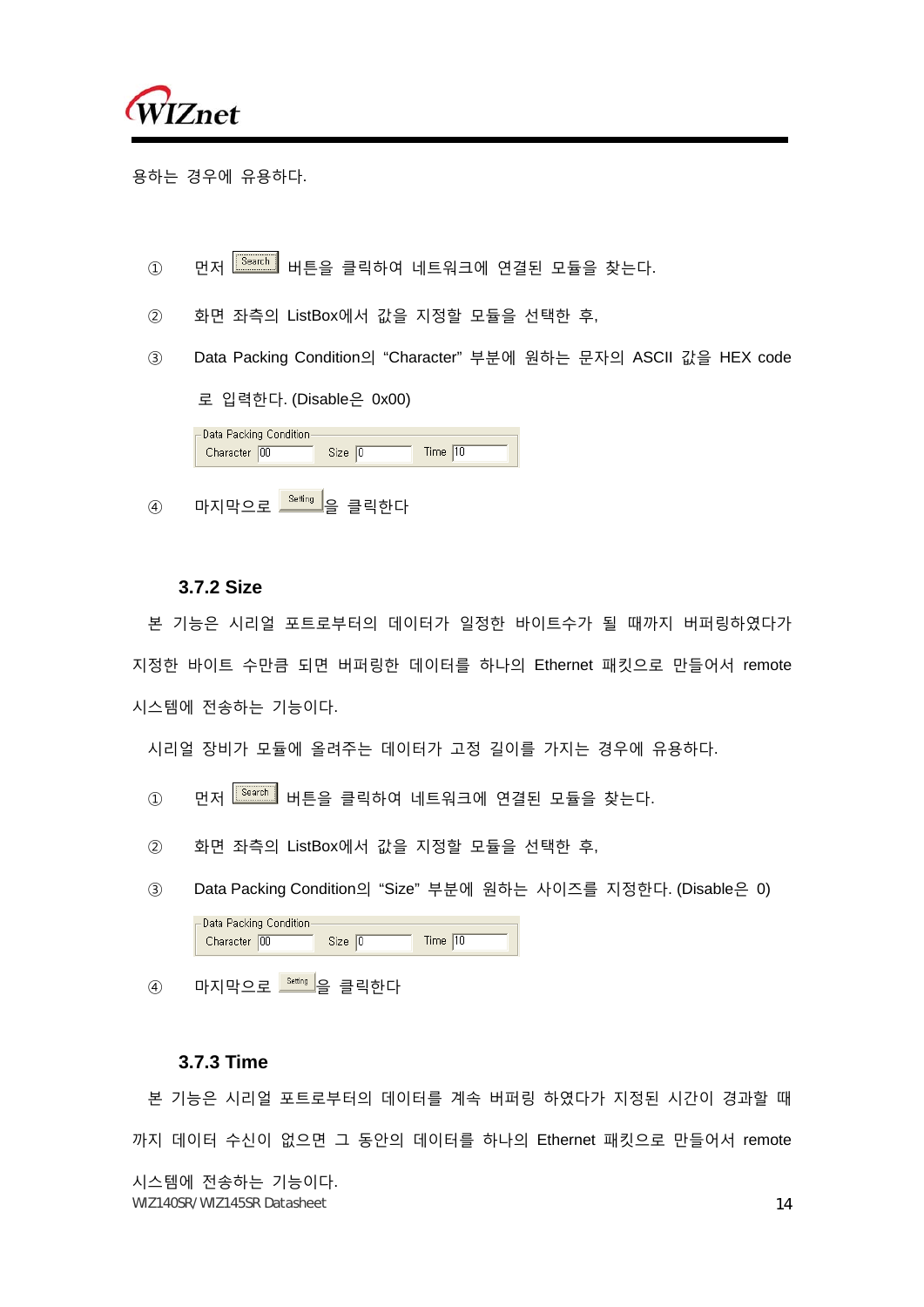

시리얼 장비가 모듈에 올려주는 데이터가 특정한 문자로 종료하지 않고 그 길이도 가변적 일 때 유용한 기능이다.

- ① 먼저 Search 버튼을 클릭하여 네트워크에 연결된 모듈을 찾는다.
- ② 화면 좌측의 ListBox에서 값을 지정할 모듈을 선택한 후,
- ③ Data Packing Condition의 "Time" 부분에 원하는 시간 정보를 입력한다.

시간의 기준 단위는 "msec" 이다. (Disable은 0)

| -Data Packing Condition<br>Character 00 | Size 10 | Time $ 10\rangle$ |
|-----------------------------------------|---------|-------------------|
|                                         |         |                   |

 $\left( \begin{matrix} 4 \end{matrix} \right)$  마지막으로  $\frac{S_{\text{effing}}}{S_{\text{effig}}}$ 을 클릭한다

#### **3.7.4 Compound Settings**

위에 제공하는 세가지 기능 중 둘 이상을 혼용하여 사용할 수 도 있다.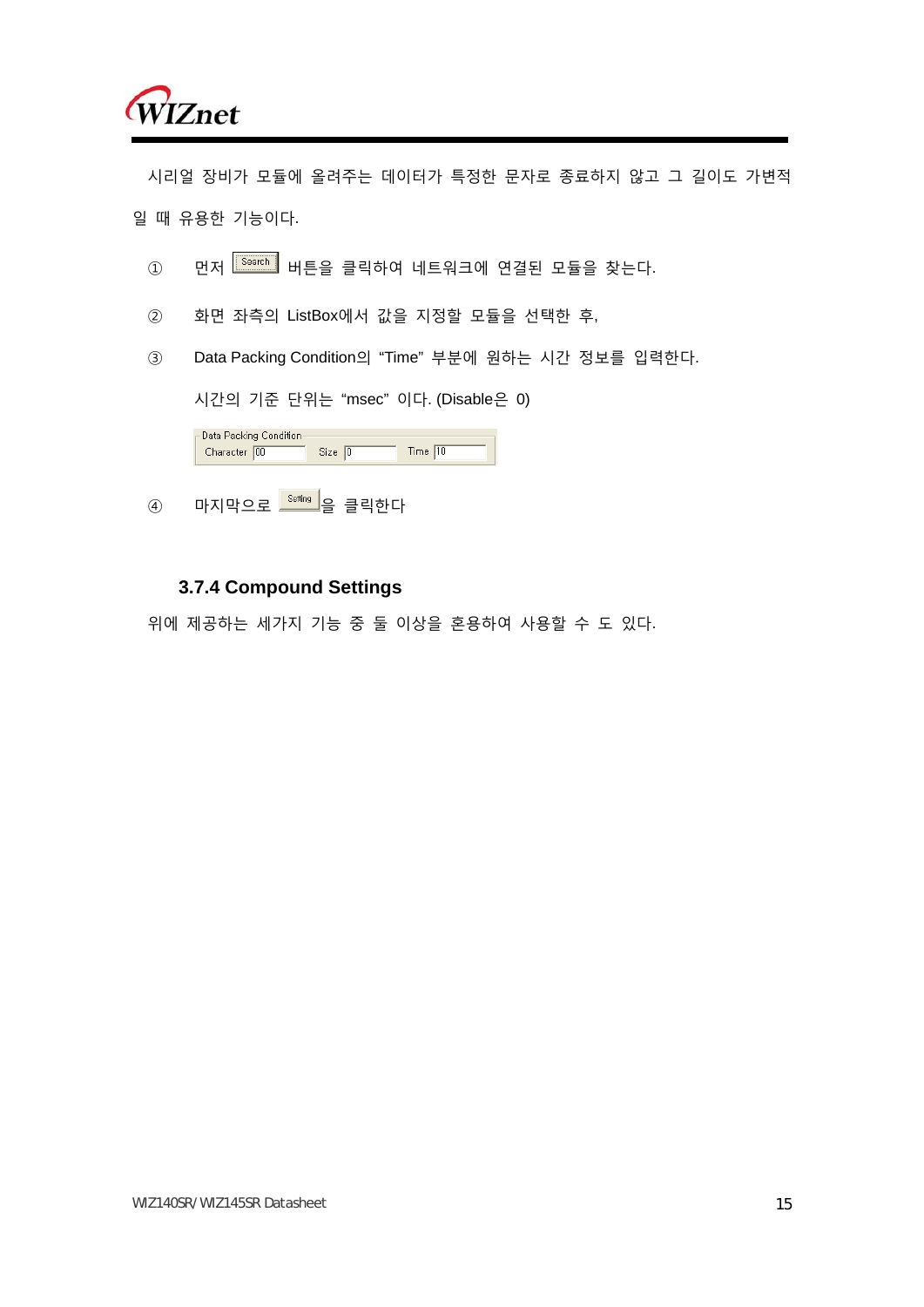

#### **3.8 Inactivity Time 설정 기능**

본 기능은 통신 채널이 연결된 상태에서 일정 시간 동안 remote 시스템과 데이터 교환이 없으면 연결된 통신 채널(TCP 소켓)의 연결을 강제로 해제하는 기능이다.

- ① 먼저 <sup>Search</sup> 버튼을 클릭하여 네트워크에 연결된 모듈을 찾는다.
- ② 화면 좌측의 ListBox에서 값을 지정할 모듈을 선택한 후,
- ③ Disconnect Condition의 "Inactivity Time" 부분에 원하는 시간 정보를 입력한다.

시간의 기준 단위는 "sec" 이다. (Disable은 0)

| Disconnect Condition |  |
|----------------------|--|
| Inactivity Time 0    |  |

 $\circledA$  마지막으로 <sup>Setting</sup> 을 클릭한다

#### **3.9 Firmware uploading thru TCP/IP**

본 기능은 모듈의 Firmware를 새로운 update하기 위한 기능이다.

- ① 먼저 <sup>[Search</sup>] 버튼을 클릭하여 네트워크에 연결된 모듈을 찾는다.
- ② 화면 좌측의 ListBox에서 Firmware upload할 모듈을 선택한 후,
- 3 로 <mark>로</mark>를 클릭해서 upload할 binary 파일을 선택한다.

| -Firmware Upload<br>Filename |        |
|------------------------------|--------|
| to upload                    |        |
|                              | Upload |

 $\overline{a}$  마지막으로 매<mark>비행</mark>를 클릭하다.

※ 단, Firmware upload 기능을 사용하기 위해서는 모듈에 통신 가능한 IP address가 설정되어 있어야 한다. Ping 테스트 등을 통해서 모듈이 통신가능한지 반드시 확인할 것.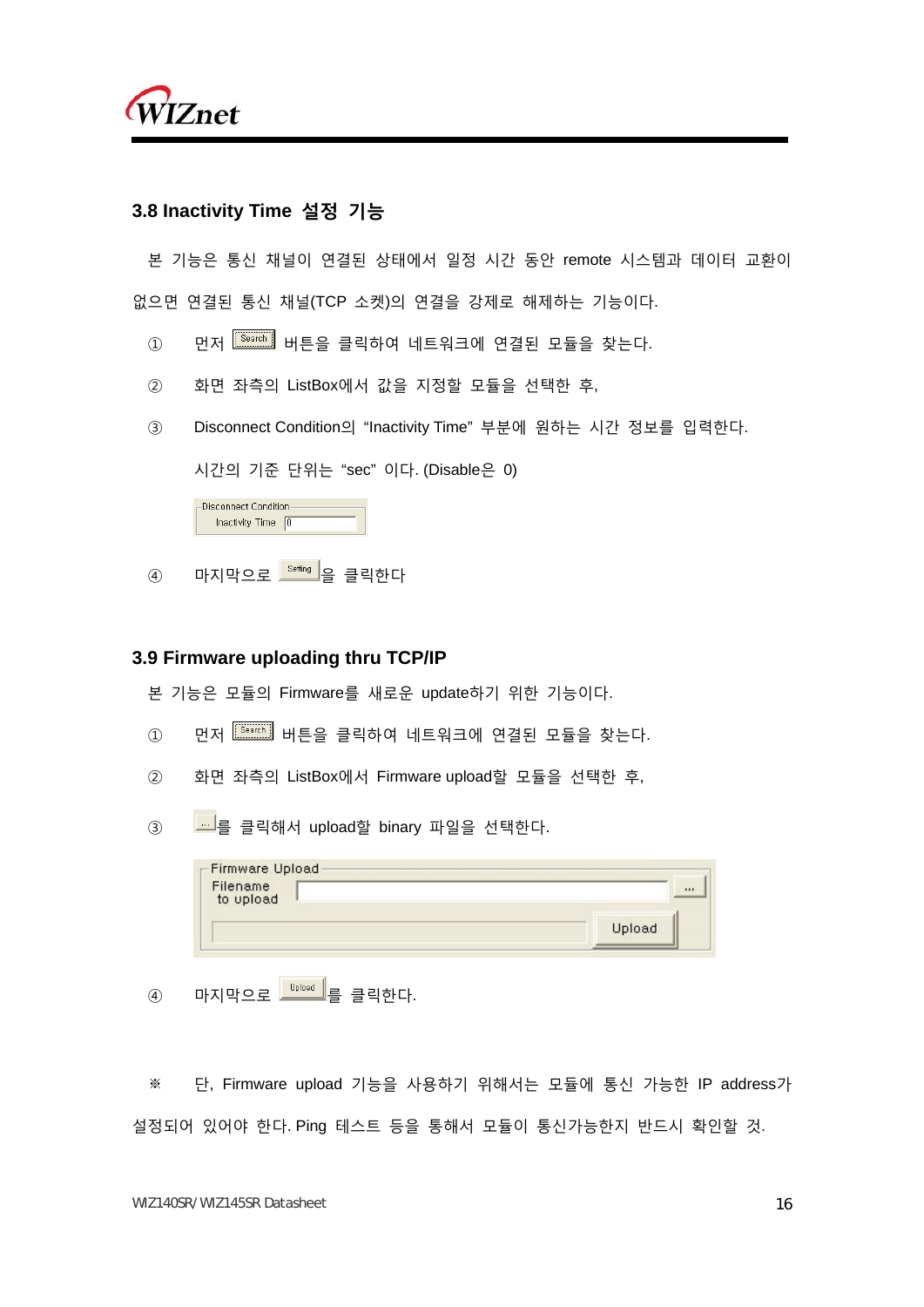

#### **3.10 Log Data save and report function**

본 기능은 모듈이 운용되는 과정에 발생한 모든 operation 및 그 결과를 모듈내의 메모리 에 저장하였다가 사용자가 필요할 때, 읽어볼 수 있는 기능이다 이 기능을 이용하면 remote 시스템과의 통신 과정이 원활하지 않을 때, 어디에서 문제가 있었는지를 확인할 수 있다. 예를 들면 시리얼 장비가 데이터를 제공하지 않았는지, 아니면 모듈이 down 되어 있었는지, 아니면 통신 회선(ISP의 통신 회선)에 문제가 있었는지 등을 확인할 수 있다.

#### **3.10.1 Log Data**

#### **3.10.1.1 Log Data Frame 구조**

| Byte 1<br>Byte 2<br>Byte 4<br>Byte 3 |                       | Byte 5    | Byte 6 | Byte 7      | Byte 8 |                           |       |
|--------------------------------------|-----------------------|-----------|--------|-------------|--------|---------------------------|-------|
|                                      | Time Information[0:3] |           |        | <b>CODE</b> | PARM1  | PARM <sub>2</sub>         | PARM3 |
|                                      |                       | Log 발생 시간 |        |             |        | Log 정보(상세내용은 3.10.1.2 참조) |       |

**그림 7 Log Data Frame 구조**

#### **3.10.1.2 Code 및 Parameter 값**

|             |             | <b>Code Value(4Byte)</b> |                   | <b>Meaning</b>          | <b>Remarks</b> |
|-------------|-------------|--------------------------|-------------------|-------------------------|----------------|
| <b>CODE</b> | PARM1       | PARM <sub>2</sub>        | PARM <sub>3</sub> |                         |                |
| 0x01        | 0x00        | 0x00                     | 0x00              | Operation succeeded     |                |
| 0x02        | 0x00        | 0x00                     | 0x00              | Operation failed        |                |
| 0x10        | 0x00        | 0x00                     | 0x00              | Reboot                  |                |
| 0x11        | 0x00        | 0x00                     | 0x00              | <b>DHCP</b> init start  |                |
| 0x12        | 0x00        | 0x00                     | 0x00              | DNS query start         |                |
| 0x13        | 0x00        | 0x00                     | 0x00              | <b>PPPoE</b> init start |                |
| 0x20        | $\mathbf n$ | 0x00                     | 0x00              | Socketn Initialized     | $n$ : Socket # |
| 0x21        | $\mathbf n$ | 0x00                     | 0x00              | Socketn Connecting      |                |

WIZ140SR/WIZ145SR Datasheet 17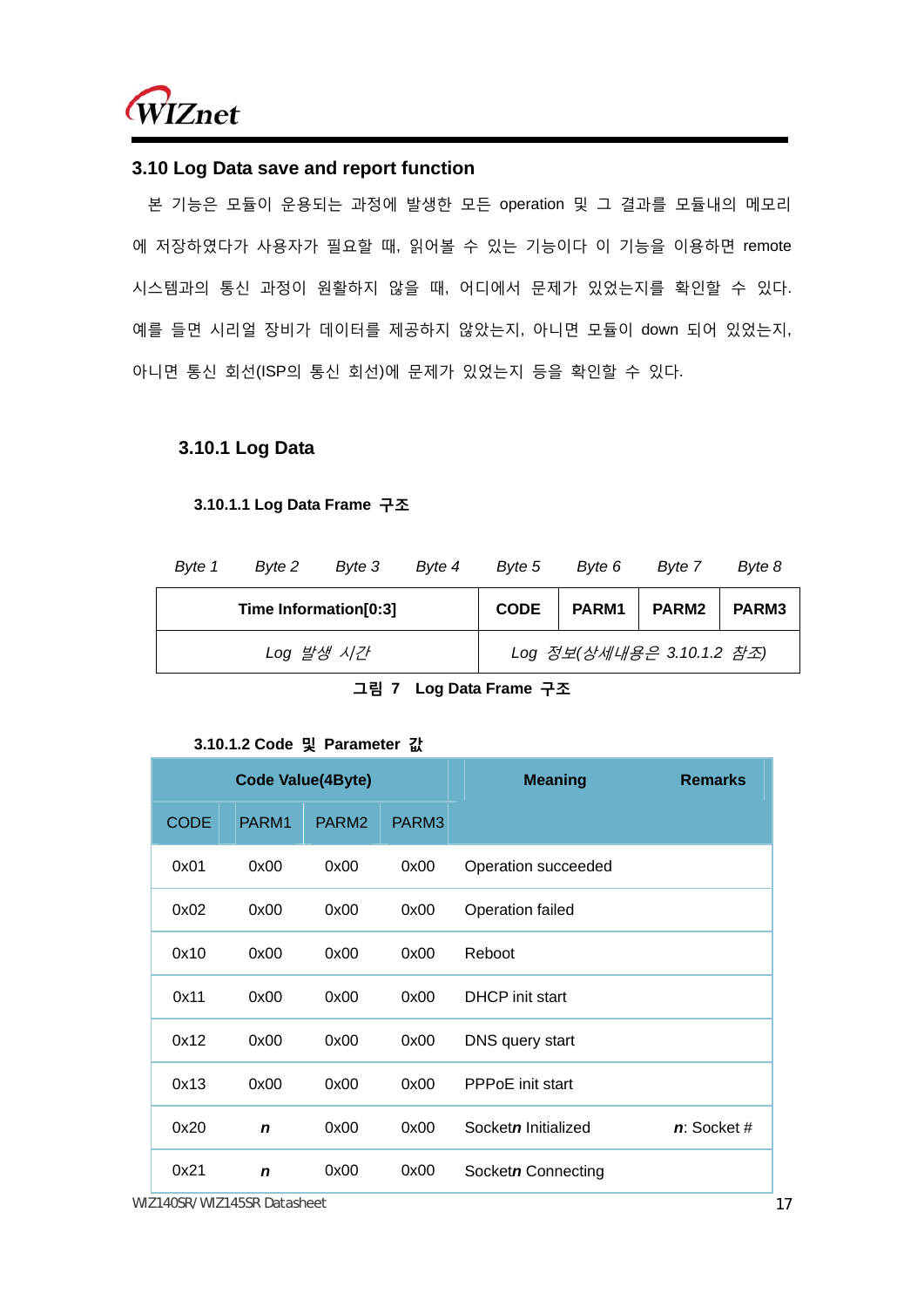

| 0x22 | $\mathbf n$ | 0x00       | 0x00       | Socketn Listen                           |
|------|-------------|------------|------------|------------------------------------------|
| 0x23 | $\mathbf n$ | Size $H^4$ | $Size_L^5$ | Socketn lbytes data sent                 |
| 0x24 | $\mathbf n$ | Size H     | Size_L     | Socketn<br><b><i>l</i></b> bytes<br>data |
|      |             |            |            | receved                                  |
| 0x25 | $\mathbf n$ | 0x00       | 0x00       | Socketn Closed                           |
| 0x30 | 0x00        | 0x00       | 0x00       | FW Upload requested                      |
| 0x31 | 0x00        | 0x00       | 0x00       | FW Upload completed                      |
| 0x32 | 0x00        | 0x00       | 0x00       | FW Upload failed                         |
| 0x40 | 0x00        | 0x00       | 0x00       | Config Data Writing                      |
| 0x41 | 0x00        | 0x00       | 0x00       | Config Data Reading                      |

**표** 4 Log data code & parameters

#### **3.11 TCP Connection Status Function**

본 기능은 모듈의 각 통신 채널의 현재 연결 상태를 확인하는 기능이다.

H/W pin을 통해서 확인할 수 있다.

Pin의 값이 Low이면 "Connected", High이면 "Disconnected"상태임을 확인할 수 있다.

※ 단, Serial command mode로 들어가면 모든 통신 채널을 강제로 해제하기 때문에 시리

얼을 통해서 확인할 수는 없다.

 $<sup>5</sup>$  데이터 사이즈 중 하위 바이트</sup>

 $\overline{a}$ 

<sup>4</sup> Ethernet 파트에서 보냈거나 받은 데이터의 데이터 사이즈 중 상위 바이트

WIZ140SR/WIZ145SR Datasheet 18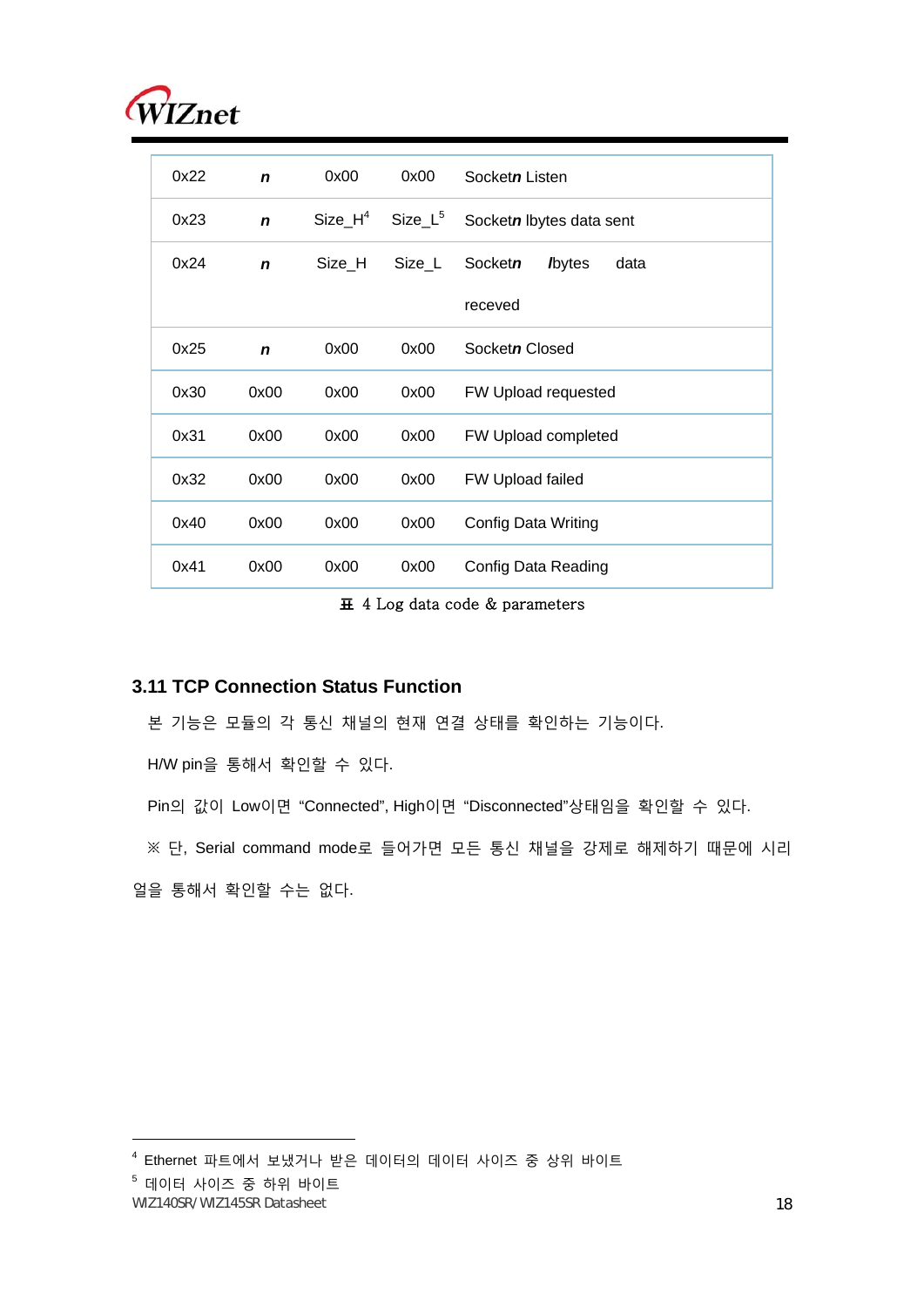

## **4 동작 테스트**

## **4.1 Operate in Server mode**

### **4.1.1 Composition**

| 모듈                 |                 | <b>PC</b>         |                 |
|--------------------|-----------------|-------------------|-----------------|
| IP address(Static) | 192.168.123.193 | <b>IP address</b> | 192.168.123.101 |
| Ch# 1 Port number  | 5000            | Port number       | 시스템 할당          |
| Ch#1 소켓 모드         | Server          | 소켓 모드             | Client          |
| Ch#1 Packing cond. | Time 10ms       |                   |                 |
| Ch#2 Port number   | 5001            | Port number       | 시스템 할당          |
| Ch#2 소켓 모드         | Server          | 소켓 모드             | Client          |
| Ch#2 Packing cond. | Time 10ms       |                   |                 |
| Ch#3 Port number   | 5002            | Port number       | 시스템 할당          |
| Ch#3 소켓 모드         | Server          | 소켓 모드             | Client          |
| Ch#3 Packing cond. | <b>Disable</b>  |                   |                 |
| Ch#4 Port number   | 5003            | Port number       | 시스템 할당          |
| Ch#4 소켓 모드         | Server          | 소켓 모드             | Client          |
| Ch#4 Packing cond. | Size 10         |                   |                 |

#### **표** 5 Configuration Example

### **4.1.2 Operation Order**

- ① 먼저 Search 버튼을 클릭하여 네트워크에 연결된 모듈을 찾는다.
- ② 화면 좌측의 ListBox에서 설정을 변경할 모듈을 선택한 후,
- ③ Channel #1 설정

| <b>DNS Mode</b><br>Remote Connection<br>Local Port<br>Remote IP address<br>Use DNS<br><b>Remote Port</b><br>$\therefore$ 0<br>5000<br>0, 0, 0<br>5000<br>Server Domain<br>Serial<br>None<br>Flow Control<br>$\bullet$<br>None<br>Parity<br>8<br>115200<br>Data Bit<br><b>Baud Rate</b><br>$\overline{\phantom{a}}$ | Operation Mode<br>G Server C Client | Not Connected<br>Status | <b>UDP</b> |  |
|--------------------------------------------------------------------------------------------------------------------------------------------------------------------------------------------------------------------------------------------------------------------------------------------------------------------|-------------------------------------|-------------------------|------------|--|
|                                                                                                                                                                                                                                                                                                                    |                                     |                         |            |  |
|                                                                                                                                                                                                                                                                                                                    |                                     |                         |            |  |
|                                                                                                                                                                                                                                                                                                                    |                                     |                         |            |  |
|                                                                                                                                                                                                                                                                                                                    |                                     |                         |            |  |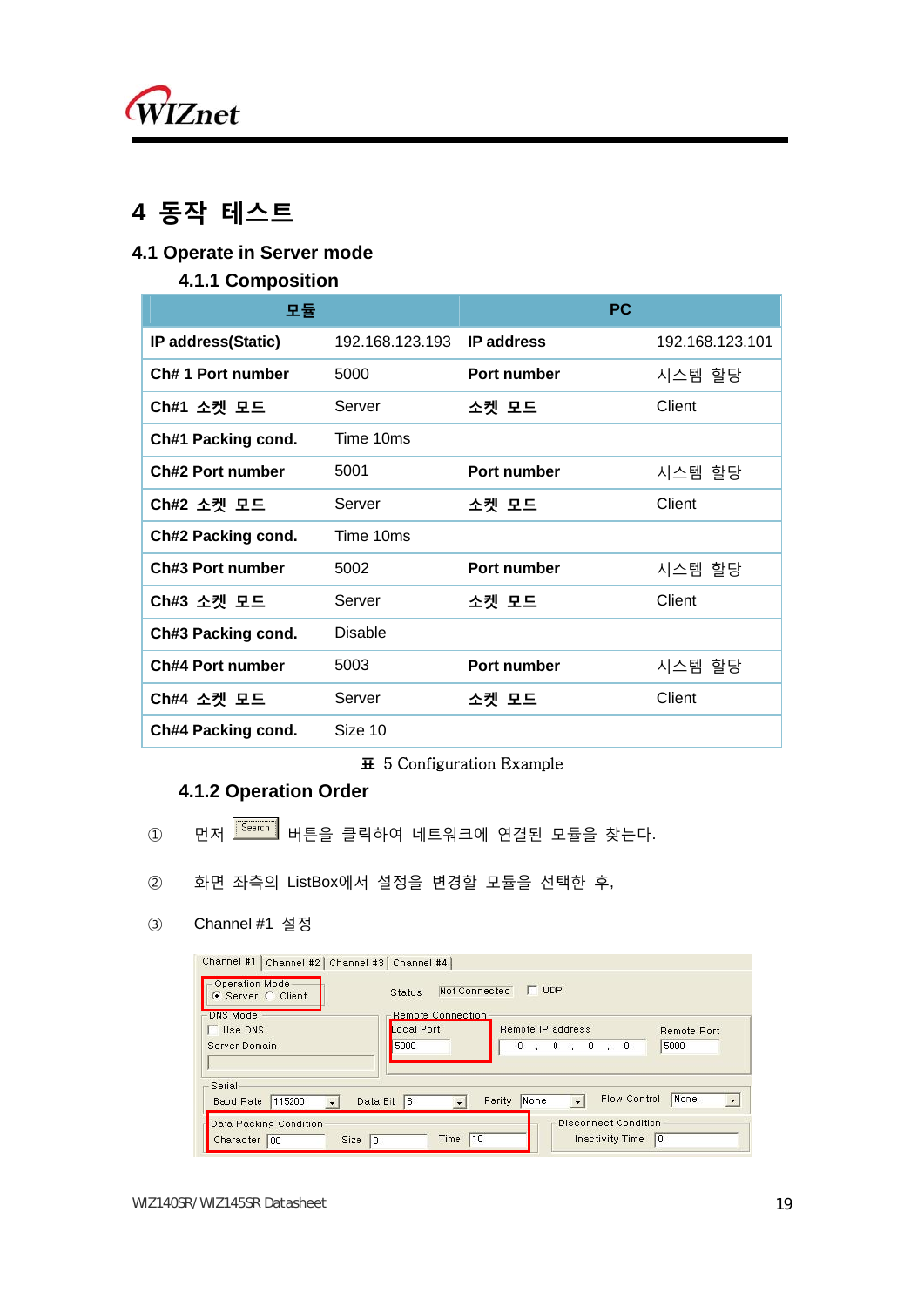

Channel #2 설정

| Operation Mode<br>C Server C Client                     | Status            | $\Gamma$ UDP<br><b>Not Connected</b> |                                  |
|---------------------------------------------------------|-------------------|--------------------------------------|----------------------------------|
| <b>DNS Mode</b>                                         | Remote Connection |                                      |                                  |
| Use DNS                                                 | Local Port        | Remote IP address                    | <b>Remote Port</b>               |
| Server Domain                                           | 5001              | $\sqrt{0}$<br>0, 0, 0                | 5001                             |
| Serial<br>1200<br>Baud Rate<br>$\overline{\phantom{a}}$ | Data Bit<br>8     | Flow Control<br>None<br>Parity       | None<br>$\overline{\phantom{a}}$ |

#### Channel #3 설정

| <b>DINS MODE</b>                   | Remote Connection |                                |                        |
|------------------------------------|-------------------|--------------------------------|------------------------|
| Use DNS                            | Local Port        | Remote IP address              | <b>Remote Port</b>     |
| Server Domain                      | 5002              | 0, 0, 0, 0                     | 5002                   |
| Serial<br>1200<br><b>Baud Rate</b> | 18<br>Data Bit    | Flow Control<br>None<br>Parity | None<br>$\overline{z}$ |

#### Channel #4 설정

| Operation Mode-<br>$\epsilon$ Server $\epsilon$ Client | Status              | $\Box$<br>Not Connected               |                              |
|--------------------------------------------------------|---------------------|---------------------------------------|------------------------------|
| DNS Mode                                               | Remote Connection   |                                       |                              |
| Use DNS                                                | Local Port          | Remote IP address                     | <b>Remote Port</b>           |
| Server Domain                                          | 5003                | 0, 0, 0, 0                            | 5003                         |
| Serial                                                 | Data Bit<br>18<br>٠ | Flow Control<br>None<br><b>Parity</b> | None<br>$\blacktriangledown$ |
| 1200<br><b>Baud Rate</b><br>٠                          |                     |                                       |                              |

- ⑦ <mark>Setting</mark> 을 클릭한다
- 모듈은 새로운 값을 적용해서 재 부팅 한다.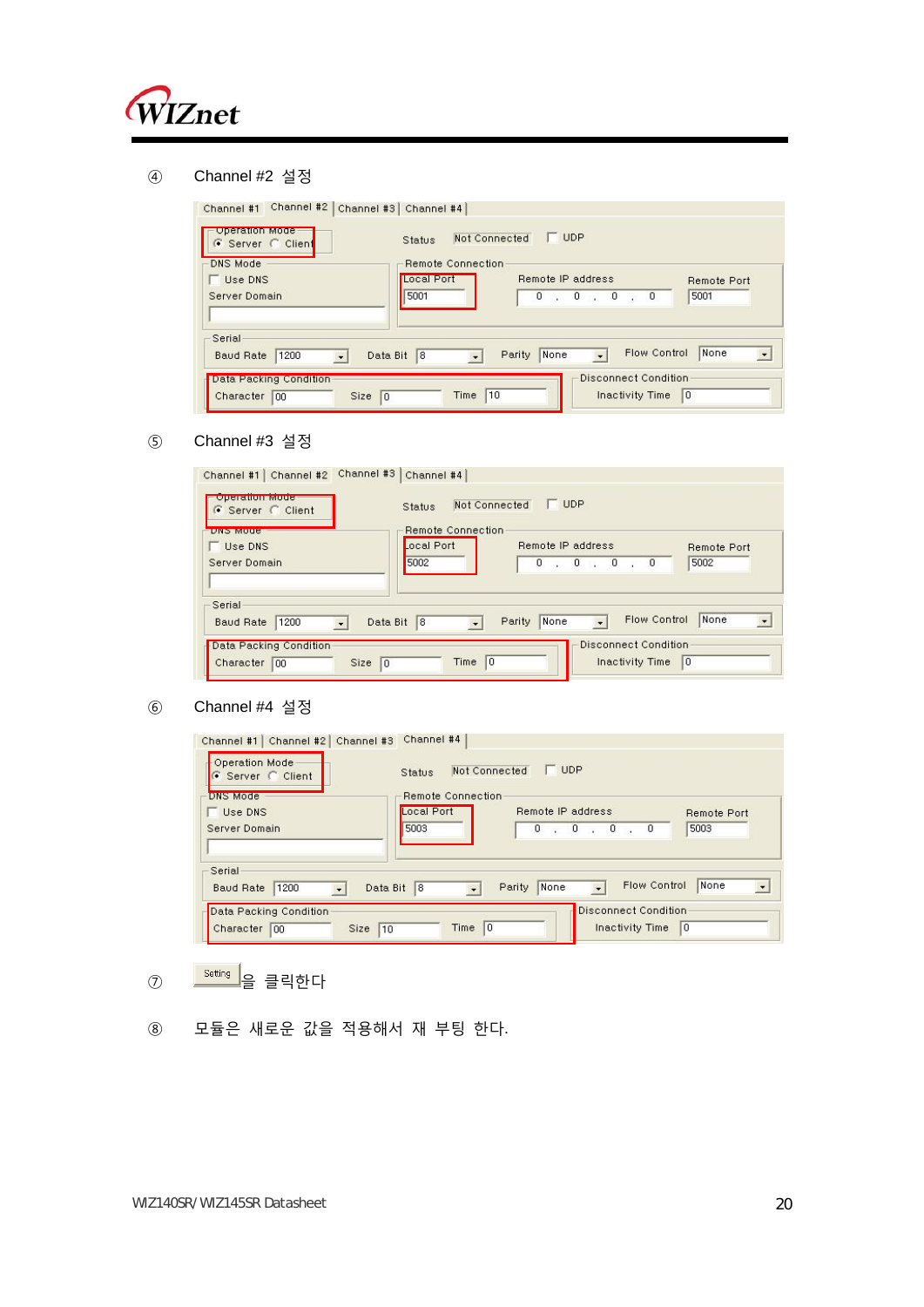

| Terminal v1.9b - 20041226 - by Br@y++<br>ll C                                                                                                                                                                                                                                                                                                                                                                                                                                                                                                                                                                                                               |  |
|-------------------------------------------------------------------------------------------------------------------------------------------------------------------------------------------------------------------------------------------------------------------------------------------------------------------------------------------------------------------------------------------------------------------------------------------------------------------------------------------------------------------------------------------------------------------------------------------------------------------------------------------------------------|--|
| <b>COM Port</b><br><b>Baud rate</b><br>Data bits<br>Parity<br>Stop bits<br>Handshaking<br>Disconnect<br>G1 C6<br>600<br>◯ 14400 ◯ 57600<br>C.<br>$\epsilon$ none<br>$\epsilon$ none<br>5<br>C.<br>$G$ 1<br>ReScan<br>2C7<br>C.<br>1200<br>€ 19200 ● 115200<br>C RTS/CTS<br>C<br>odd<br>с<br>c<br>6<br>Help<br>3C8<br>2400<br>$C$ 28800<br>$C$ 128000<br>XON/XOFF<br>C.<br>C.<br>$C$ 1.5<br>с<br>even<br>C<br>C <sub>7</sub><br>About<br>$C_4C_3$<br>$\subset$<br>4800<br>c<br>38400<br>256000<br>RTS/CTS+XON/XOFF<br>$\subset$<br>c.<br>c<br>mark<br>C <sub>2</sub><br>G8<br>C5C10<br>9600<br>◯ 56000 ◯ custom<br>RTS on TX<br>c<br>C<br>с<br>space<br>Quit |  |
| Settings<br><b>ASCII table</b><br>□ Auto Dis/Connect □ Time □ Stream log<br>custom BR Rx Clear<br>Scripting<br>T <sub>crs</sub><br>$\Box$ CD<br>Set font<br>230400<br>$ 27 \div$<br>AutoStart Script<br>□ CR=LF Stay on Top<br>Remote<br>Graph<br>$\blacksquare$ DSR<br>ERI                                                                                                                                                                                                                                                                                                                                                                                 |  |
| Receive                                                                                                                                                                                                                                                                                                                                                                                                                                                                                                                                                                                                                                                     |  |
| $C$ HEX $\Gamma$ Dec $\Gamma$ Bin<br>Reset Counter   13 $\leftarrow$ Counter = 130<br>CONFARCO<br>StartLog StopLog<br>$G$ ASCII $\Gamma$ Hex                                                                                                                                                                                                                                                                                                                                                                                                                                                                                                                |  |
| Boot Ver1.3<br>> UPLOAD_IDLE<br>>>>WMZ14X Ver1.0<<<<br>[Date: 2010.4.5]<br>> W5300 Init<br>> Get Config: Addr = 803f800 Config = 15dc0800<br>> Restarted normally<br>> Setting Network Information<br>=> Local MAC Address Setted<br>$\geq$<br>=> Subnet Mask Setted<br>$\geq$<br>=> Gateway Address Setted<br>$\geq$<br>=> Local IP Address Setted<br>$\geq$<br>> Listen[CH0] 5000<br>> Listen[CH1] 5001<br>> Listen[CH2] 5002<br>> Listen[CH3] 5003                                                                                                                                                                                                       |  |
| Transmit<br><b>CLEAR</b><br>Send File<br>$\square$ DTR $\square$ RTS<br>$\triangledown$ CR=CR+LF                                                                                                                                                                                                                                                                                                                                                                                                                                                                                                                                                            |  |
| Macros<br>M2   M3   M4   M5   M6   M7   M8   M9   M10   M11   M12  <br>Set Macros<br>M1                                                                                                                                                                                                                                                                                                                                                                                                                                                                                                                                                                     |  |
| 1234+567890+<br>-> Send                                                                                                                                                                                                                                                                                                                                                                                                                                                                                                                                                                                                                                     |  |
|                                                                                                                                                                                                                                                                                                                                                                                                                                                                                                                                                                                                                                                             |  |
|                                                                                                                                                                                                                                                                                                                                                                                                                                                                                                                                                                                                                                                             |  |

### **그림 8 모듈 Booting 과정의 Console 화면**

⑨ Socket 통신용 프로그램을 실행한 후, 연결을 시도한다.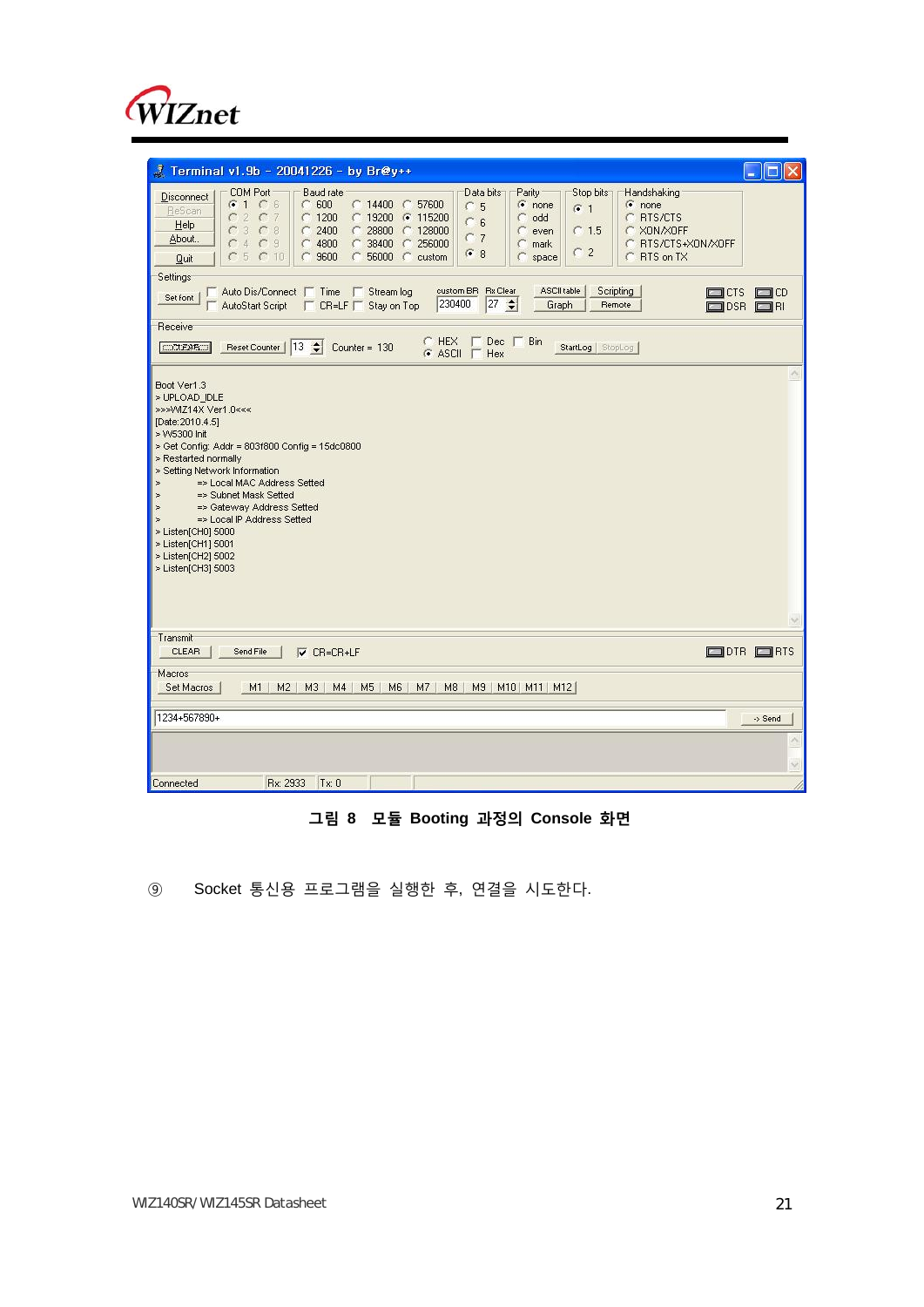

| Castalia Socket Tester                                        |   |  |
|---------------------------------------------------------------|---|--|
| Actions Options Help<br>Eile                                  |   |  |
| ◎梦4◎ 雪白昌ぐすゞ                                                   |   |  |
| 192.168.123.101<br>My local IP Address:<br><b>Client Mode</b> |   |  |
| 192.168.123.193<br>Connect to IP Address:                     |   |  |
| 5000<br>Port:                                                 |   |  |
| Data to send:                                                 | 름 |  |
|                                                               |   |  |
| <b>Transmission Log</b>                                       |   |  |
| Connected to IP = 192.168.123.193 on server port #5000        |   |  |
|                                                               |   |  |
|                                                               |   |  |
|                                                               |   |  |
|                                                               |   |  |
|                                                               |   |  |
|                                                               |   |  |
|                                                               |   |  |

**그림 9 TCP/IP로 모듈에 연결한 화면**

⑩ Serial Debug terminal을 통해서 모듈에도 연결되었음을 확인할 수 있다.